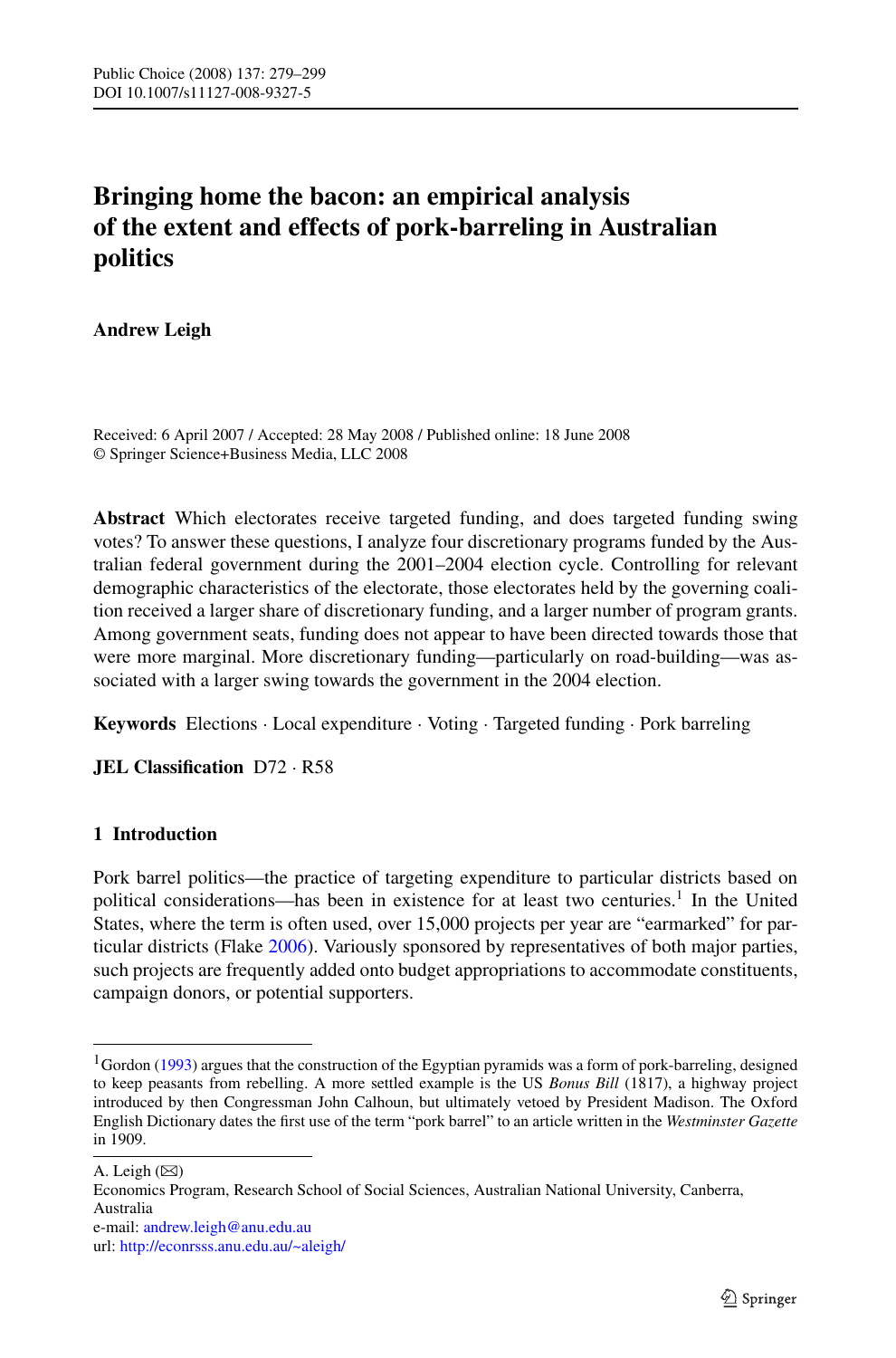While pork-barreling has been extensively studied in the United States, less research has been conducted on the phenomenon among parliamentary democracies, in which political parties typically exert more control over their legislators. When decision-making over local expenditure is more highly centralized, resources may be allocated differently than in a decentralized system.

Here, I focus on four multi-million dollar Australian programs that were allocated on a discretionary basis across federal electorates. As a parliamentary democracy with compulsory voting, Australia provides a useful testing-ground for theories about the partisan allocation of discretionary funding—both between government and opposition, and within the governing Liberal-National Coalition. It also provides an opportunity to explore the effect of additional spending on voting patterns in the subsequent election.

To preview my findings, I observe a strong partisan component to the expenditure decisions, with more generous funding and more program grants allocated to electorates held by the party in power. This result is robust to controlling for demographic characteristics of the electorate that might have affected the allocation of funding. Estimating the effect of this expenditure on voting, I find that targeted funding—particularly roads funding—had a positive and statistically significant impact on the vote received by the Liberal-National Coalition in the 2004 election.

The remainder of this paper is organized as follows. Section 2 briefly reviews the relevant literature. Section [3](#page-2-0) outlines the data and institutional context. Section [4](#page-8-0) estimates the extent to which funding decisions appear to have been skewed by political considerations. Section [5](#page-13-0) estimates the effect of the funding on the results in the following election, and the final section concludes.

#### **2 Research on pork-barreling**

The ability of governments to apportion local-level expenditure for partisan purposes has long been of interest to political scientists and economists (for a recent review of the literature, see Evans [2004\)](#page-20-0). One set of studies has focused on the relationship between electoral systems and pork-barrel politics. For example, Lancaster [\(1986](#page-20-0)) points out that one should expect more pork-barreling in countries with single-member electorates (e.g., Australia, Britain, Canada) than in countries with multi-member electorates (e.g., Italy, Israel, the Netherlands). This occurs because voters in multi-member systems are unsure which politician to reward for a particular piece of pork, which leads to more free-riding among representatives, and therefore a lower level of pork-barreling. (In the formulation of Mayhew [2004,](#page-20-0) "credit claiming" is most straightforward when a single member of parliament has responsibility for each district.) Another factor that may explain cross-national differences in the level of pork-barreling is the potential for clientelism and corruption to be mutually reinforcing in countries with weak democratic institutions (Manzetti and Wilson [2007\)](#page-20-0).

Another key question in this literature is whether politicians allocate resources primarily towards swing seats or safe seats. While Cox and McCubbins ([1986](#page-19-0)) posited a model in which politicians are risk-averse, and therefore channel resources more generously towards their core supporters, Dixit and Londregan [\(1996](#page-20-0)) argued that in certain circumstances, politicians may prefer to spend money on swing voters.

Several studies have sought to determine whether a greater share of spending is directed towards core supporters or swing voters. Programs that seem to be more targeted towards core supporters include Canadian regional development grants (Milligan and Smart [2005](#page-20-0)), Italian provincial infrastructure spending (Golden and Picci [2008\)](#page-20-0), and New Deal funding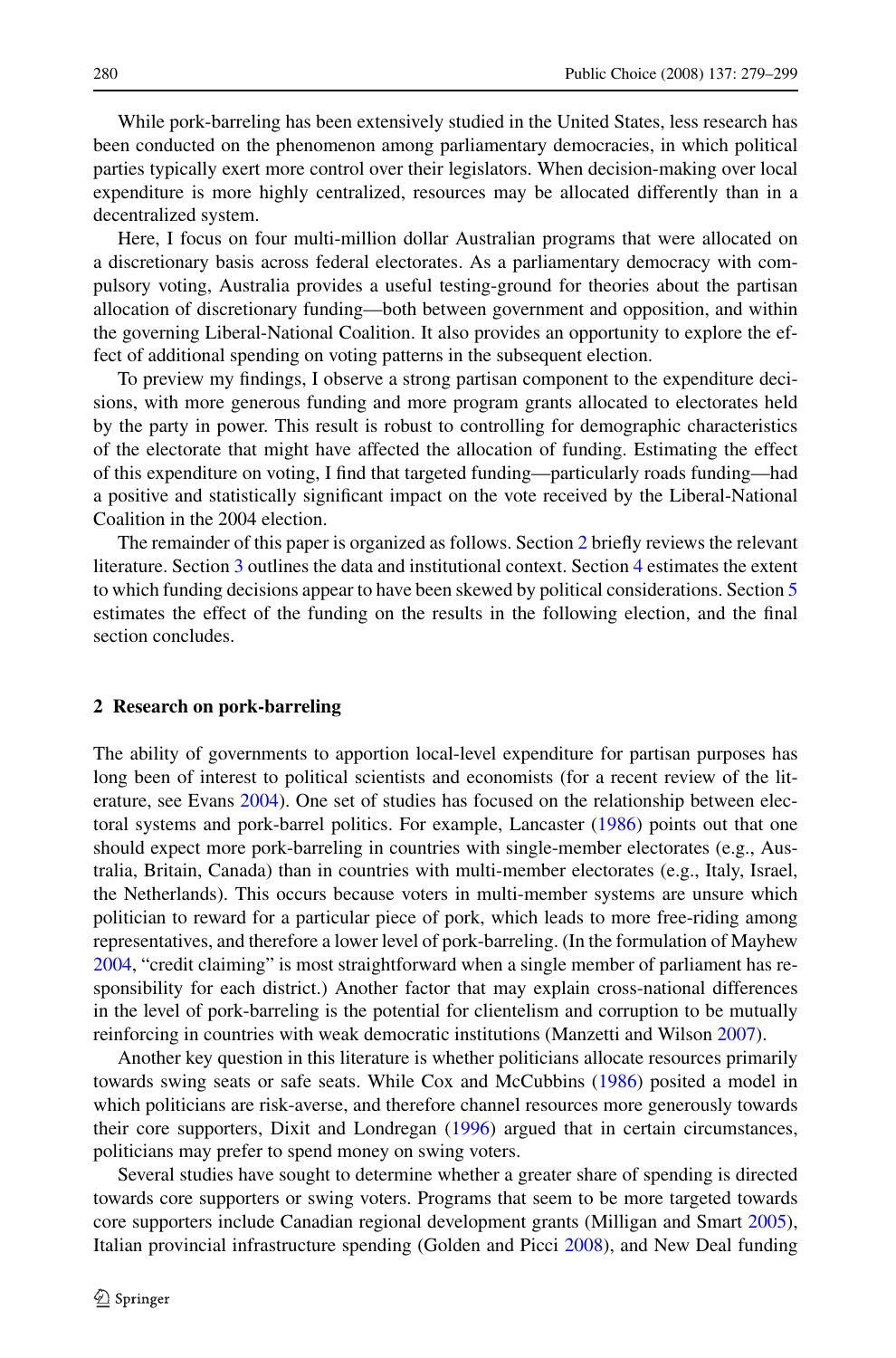<span id="page-2-0"></span>in the United States during the 1930s (Lindstädt [2005\)](#page-20-0). By contrast, those that appear to be more targeted towards swing voters include Canadian job training grants (Crampton [2004](#page-19-0)), French road spending (Cadot et al. [2006](#page-19-0)), allocations to Indian states (Arulampalam et al. [2008\)](#page-19-0), and Swedish environmental spending (Dahlberg and Johansson [2002](#page-19-0)).<sup>2</sup>

In the Australian context, two studies of a \$60 million sports grants program in the early 1990s concluded that the spending was directed in a partisan fashion, primarily towards swing voters (Gaunt [1999](#page-20-0); Denemark [2000\)](#page-19-0). Similarly, an analysis of federal programs for the unemployed (Andrews et al. [2005\)](#page-19-0) found that the program was skewed towards government-held marginal electorates.

Within single-member electorate systems, the power of individual members relative to political parties has been regarded as important. Theory predicts that in systems with weaker political parties and stronger individual members, pork-barreling will tend to be directed towards core supporters. By contrast, when parties are stronger and individual members weaker, discretionary funding is more likely to be targeted towards electorates with smaller vote margins.<sup>3</sup> As Denemark ([2000,](#page-19-0) 898) has noted:

Unlike the sharp dichotomy between the interests of the individual and the party that fuels constituency activities in America, parliamentary parties in government confront a collective electoral imperative to assure the victory of their most vulnerable party colleagues in marginal seats. In short, the parliamentary gap between individual and collective interests is 'virtually nonexistent' (Cain et al. [1984:](#page-19-0) 111).<sup>4</sup>

With some exceptions (e.g., Milligan and Smart [2005](#page-20-0)), the empirical literature across countries has tended to support this theoretical prediction.

How much does pork-barreling matter at the ballot box? While some studies have observed little or no relationship between local expenditure and vote share (Feldman and Jondrow [1984](#page-20-0); Stein and Bickers [1994\)](#page-20-0), others have found that more spending raises the vote share of the incumbent (Alvarez and Saving [1997b](#page-19-0); Levitt and Snyder [1997](#page-20-0)). Levitt and Snyder ([1997\)](#page-20-0) suggested that if spending levels are higher when the incumbent is weak, the coefficient on expenditure might be biased downwards, and instrument for local spending using spending in the same state but outside the district. I discuss this possible bias in Sect. [5.](#page-13-0)

## **3 Data and institutional context**

#### 3.1 Background

Australia is a bicameral parliamentary system. For elections to the House of Representatives, which will be the focus of this study, the preferential system of voting (also termed instantrunoff) is used. Voters number candidates on the ballot in order of preference. Once all votes have been counted, the candidate with the lowest number of votes is eliminated and that candidate's votes distributed to the remaining candidates according to the preference

 $2$ Other studies have looked at the manner in which committee memberships affect the distribution of porkbarreling in the United States (e.g., Alvarez and Saving [1997a](#page-19-0); Stein and Bickers [1995\)](#page-20-0).

 $3$ An additional factor in Australia is the existence of compulsory voting, which substantially reduces the risk that the governing party's core supporters will refuse to vote.

<sup>&</sup>lt;sup>4</sup>The word "virtually" is important here. Even in the strict party discipline of the British system, Cain et al. [\(1984](#page-19-0)) note that candidates have an incentive to build their personal vote.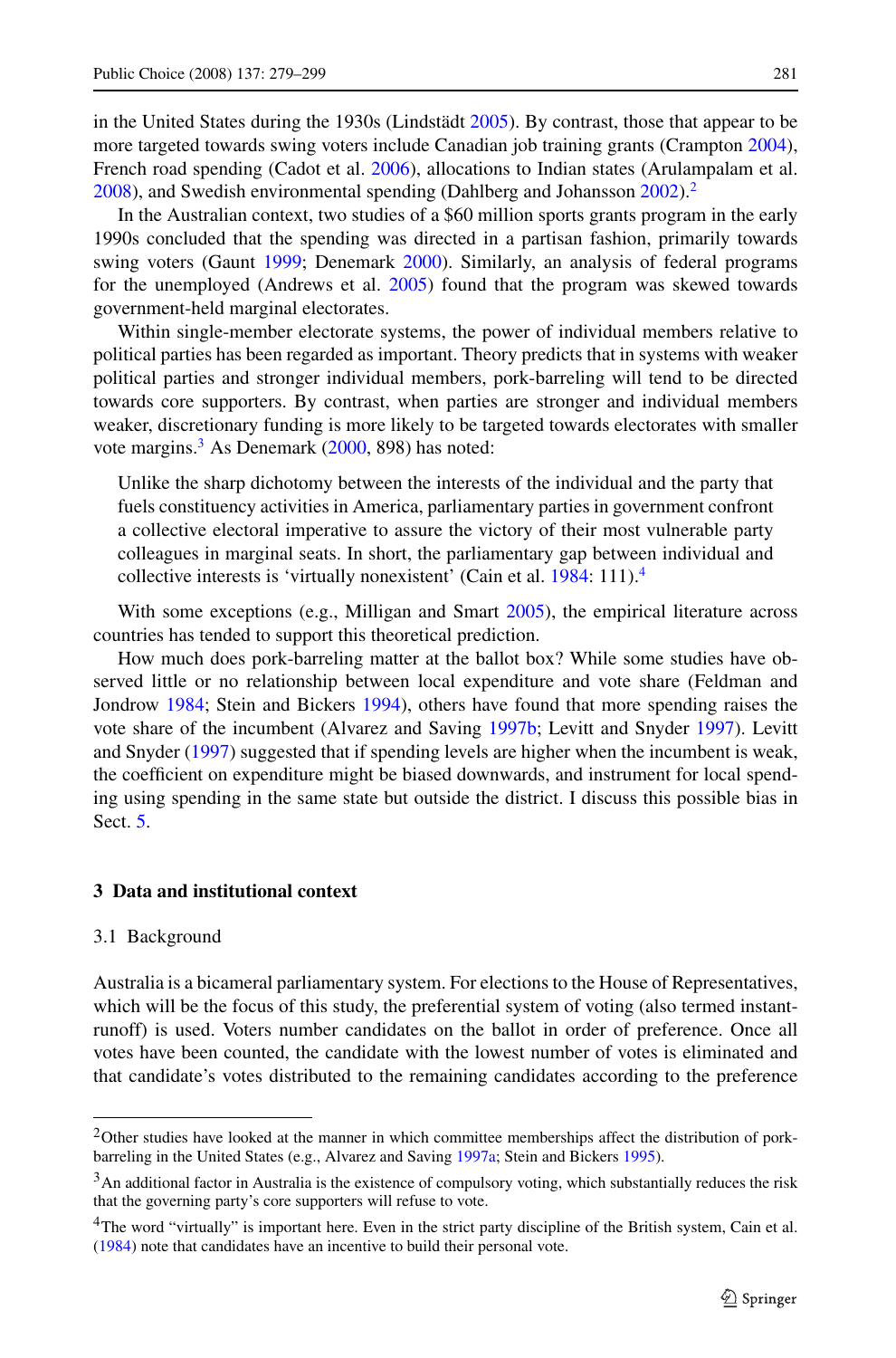orderings on each ballot paper. This process continues until one candidate has more than 50% of the vote.<sup>5</sup> The term of office is a maximum of three years, and the government has discretion in setting the election date.

Since World War II, the three major political parties in Australia have been the Australian Labor Party (a left-wing party closely aligned with the trade union movement), the National Party (a right-wing rural party) and the Liberal Party (a right-wing party with a more urban base). In the post-war era, the Liberal and National Parties have operated in permanent coalition with one another, with the exception of two brief breaks in 1973–1974 and 1987. During the period covered by this study (2001–2004), the Liberal-National Coalition, led by Prime Minister John Howard, held office. This government came to power in 1996 and held office until 2007, winning elections in 1996, 1998, 2001, and 2004. In the 2001 federal election, the Labor Party received 38% of the first preference vote, the Liberal Party 37%, and the National Party 6%. In the 2004 federal election, the three parties' first preference vote shares were 38%, 41%, and 6% respectively. Voting is compulsory in Australia, and in the 2001 and 2004 elections the fine for failing to vote was A\$20, approximately equal to the median hourly wage.

In selecting the programs used in this study, my focus is on Australian federal government programs that meet the following criteria:

- (a) they are regional in nature, and allocated in a manner that allowed for some discretion by politicians;
- (b) grants were largely announced or delivered between the 10 November 2001 and 16 October 2004 federal elections; and
- (c) statistics on the size of the funding are available by electorate.

Four programs meet these three criteria: Roads to Recovery, Stronger Families & Communities, Sustainable Regions, and Regional Partnerships. In Sects. 3.2 to [3.5,](#page-6-0) I discuss each of the programs, focusing on the aims of the programs, the dates when the funding was delivered, the funding criteria, the source of the funding data, and any publicly available cost-benefit analyses. Section [3.6](#page-7-0) outlines the electoral and demographic variables.

#### 3.2 Roads to Recovery

The Roads to Recovery program was announced in November 2000, and commenced in January 2001. It provides funding to local councils to undertake "the construction, upgrade or maintenance of roads". Overall, 46% of funding was devoted to reconstruction, rehabilitation or widening of existing roads, 26% to sealing or resealing, 7% to bridges and tunnels, and 6% to the construction of a new road. The remainder of the funding was devoted to smaller programs, including signage, street lighting and bicycle paths (Department of Transport and Regional Services and the Australian Local Government Association [DOTARS/ALGA] [2003\)](#page-20-0).

To prevent federal funding merely being substituted for state funding, a condition of receipt is that local councils are required to maintain their roads expenditure at the same level as in the 1998–99 to 2000–01 financial years. Another condition requires that each of the projects be signposted at both ends with a "Roads to Recovery" sign, acknowledging the financial assistance of the federal government (with each pair of signs costing \$550, the total cost of this advertising across more than 8000 projects nationwide exceeds \$4 million). The

 $5$ The Australian Senate is elected through the single-transferable vote system. At an ordinary election, there are six vacant Senate positions from each of the six states, and two from each of the two territories.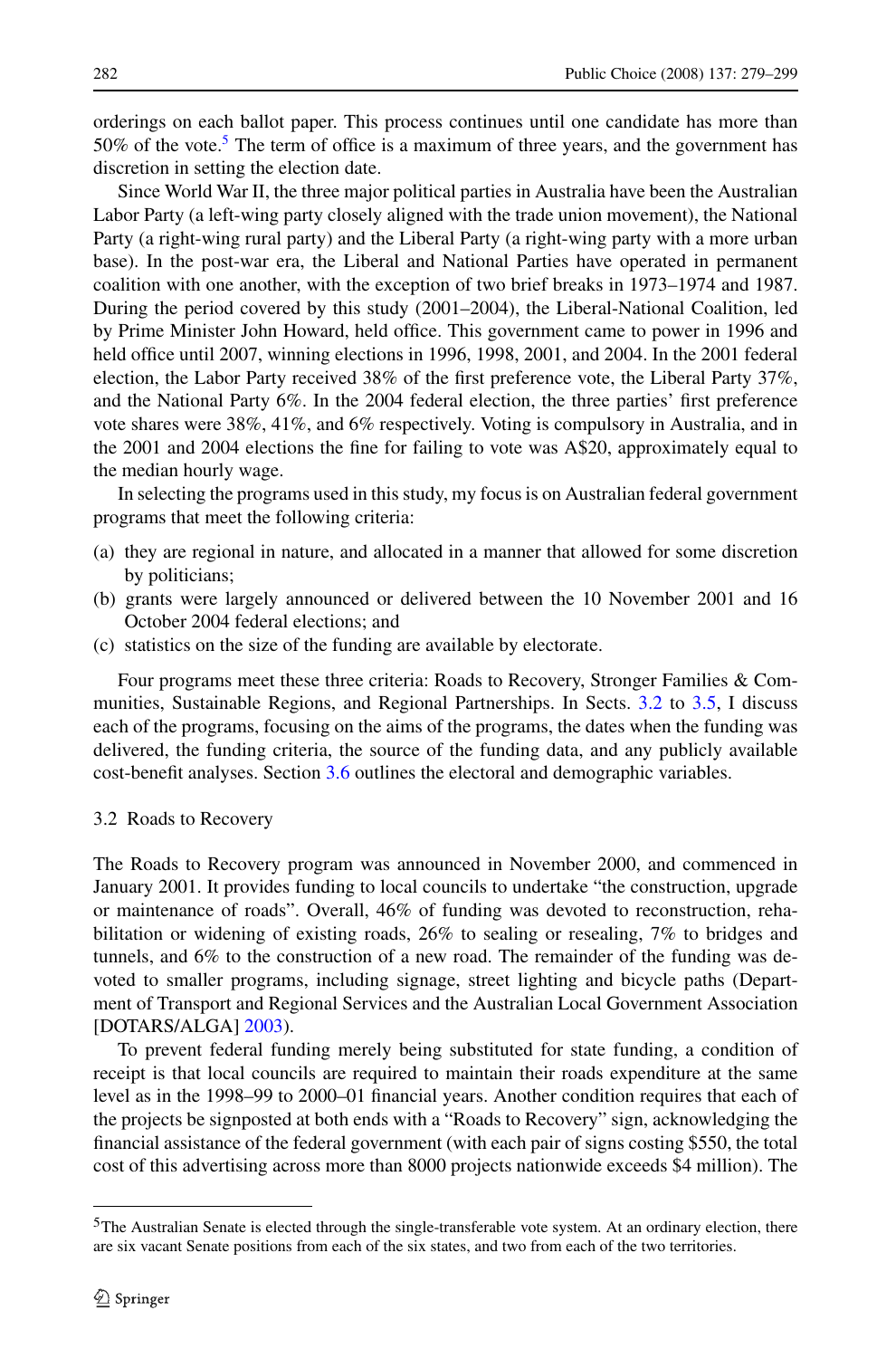allocation mechanism is somewhat opaque, but according to the program's annual report (DOTARS [2004](#page-20-0)), funding is allocated across states and territories according to "historical precedents, length of local roads and population". The report does not make clear precisely how funding is allocated across local areas.

In this analysis, I focus on \$1.1 billion of funding allocated between January 2001 and June 2005 (\$1.2 billion was allocated, but not all projects could be matched to a federal electorate). For the most part, this funding was announced and delivered during the 2001–04 election cycle. Figures were tabulated according to local councils (DOTARS [2004\)](#page-20-0), and were then matched to federal electorates by Davis [\(2005](#page-19-0)).<sup>6</sup>

In 2003, the federal government commissioned a cost-benefit analysis of the programs (DOTARS/ALGA [2003](#page-20-0)). This covered 80 projects, slightly less than 1% of the total number of Roads to Recovery projects funded to that point. Based on data provided by councils (most of which failed to supply the requested data), the analysis concluded that the average benefit-cost ratio of Roads to Recovery projects was 1.8. However, the distribution was highly skewed. While some projects had benefit-cost ratios as high as 16, most were much lower. 55% of projects had a benefit-cost ratio below one, so for the median Roads to Recovery program, the costs outweighed the benefits. Only 20% of programs had a benefit-cost ratio exceeding two. By contrast, the National Black Spot program, which also operated over this period, refused to consider applications for any programs whose benefit-cost ratio was lower than two (DOTARS [2001a:](#page-20-0) Part 2.1).<sup>7</sup>

#### 3.3 Stronger Families & Communities

The Stronger Families & Communities Strategy commenced in April 2000. The strategy comprised four initiatives: (i) Communities for Children; (ii) Invest to Grow-Established and Developing Programs; (iii) Local Answers; and (iv) Choice and Flexibility in Child Care. Here, I focus on Volunteer Small Equipment Grants delivered under the "Local Answers" program in the financial year 2004–05. Although the 2004 federal election was held early in the financial year, these grants typically were announced or delivered prior to the election.

The aim of the Local Answers program was to support projects that: "build effective parenting and relationship skills; build opportunities and skills for economic self reliance in families and communities; strengthen support to families and communities by delivering better services and addressing unmet needs through the building of partnerships between local services; assist young parents in particular to further their education or access to training and other services where they are seeking to make the transition to employment; assist members of the community to get involved in community life through local volunteering or mentoring of young people or training to build community leadership and initiative."

<sup>&</sup>lt;sup>6</sup>In a 10 March 2008 email to me, Davis stated that "The Roads to Recovery figures were reported on a Local Government Area basis because the money goes straight to local councils. I converted those figures firstly to statistical local areas and then from SLAs (Statistical Local Areas) to federal electorates, allocating the LGA (Local Government Area) spending amounts according to population distributions." Davis did not tabulate figures for the Australian Capital Territory (ACT) and the Northern Territory (NT), each of which were allocated \$20 million. In the absence of further detailed breakdowns, I assume that the seats of Canberra (ACT), Fraser (ACT), Lingiari (NT) and Solomon (NT) each received \$10 million.

<sup>&</sup>lt;sup>7</sup>Using the same methodology as Davis (see previous footnote), I summed the estimates in the DOTARS/ALGA cost-benefit report to a federal electorate level, and tested whether there was any relationship between the benefit/cost ratio and the political party that held the seat at the 2001 election. I found no statistically significant relationship, but in any case, it should be borne in mind that these projects were probably not a random sample of all Roads to Recovery projects.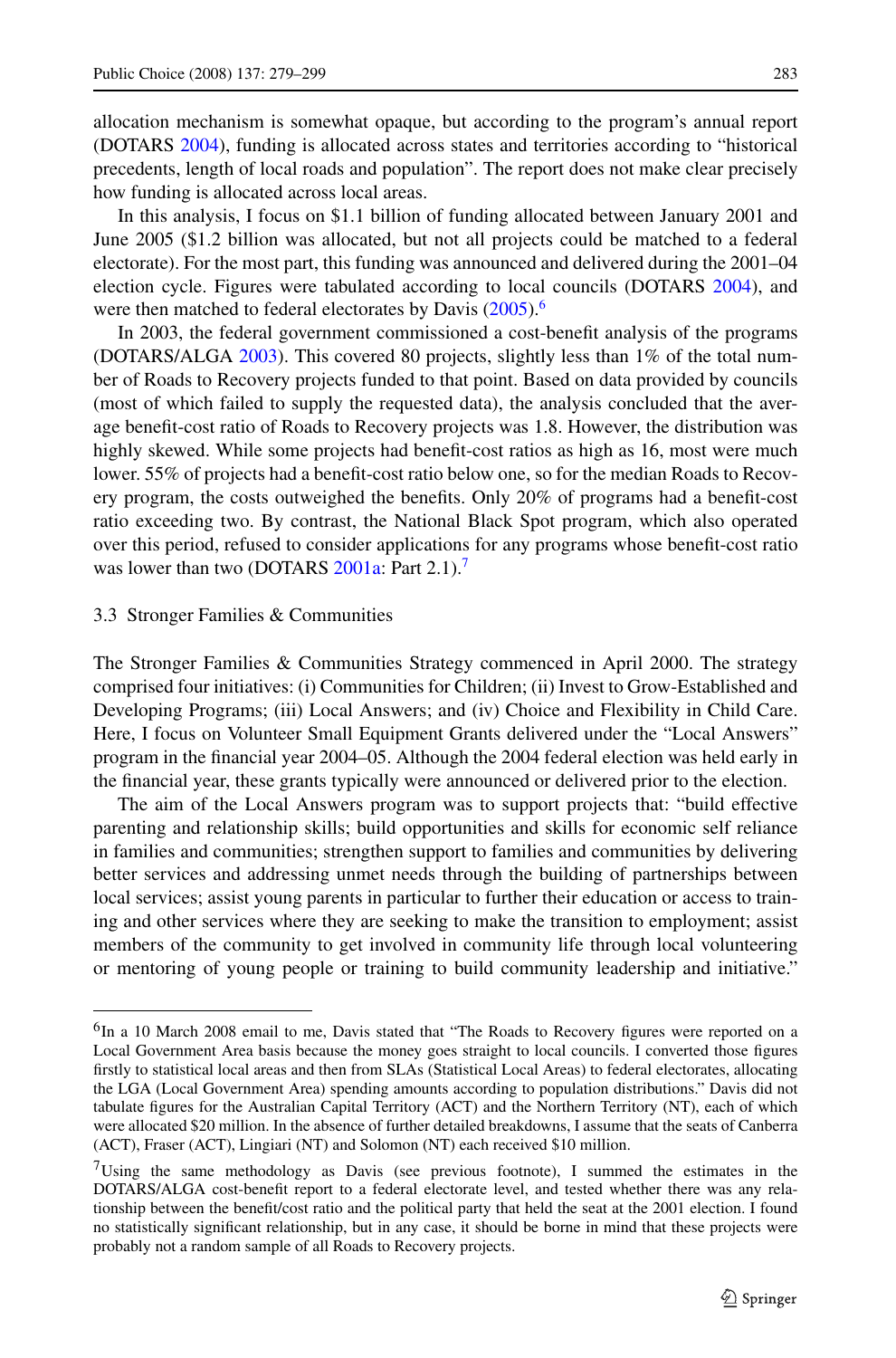(Department of Family and Community Services [FaCS] [2005a](#page-19-0)). So far as I am aware, no cost-benefit analysis of the Local Answers program was conducted.<sup>8</sup>

Volunteer Small Equipment Grants were grants to "encourage and support volunteers by enabling local community organizations to purchase small equipment items to make the work of their volunteers easier, safer and more enjoyable" (FaCS [2005a](#page-19-0)). The funding data, tabulated by electorate, were provided by FaCS in response to a question on notice by Senator Chris Evans.<sup>9</sup> It covered 1206 grants, ranging in value from \$59 to \$4545.<sup>10</sup> For example, grants included \$2200 to the Apex Club of Bairnsdale, \$1833 to the Munglinup Pony Club, \$2932 to the Ryde Regional Radio Cooperative, and \$1204 to the Blackburn Community Church of Christ. Nationally, the grants amounted to \$2.5 million, only a small fraction of the total expenditure on the Stronger Families & Communities strategy. These grant-level figures are then collapsed to electorate level.

#### 3.4 Sustainable Regions

The Sustainable Regions program was announced on 29 August 2001, and was aimed at assisting regions facing major economic, social or environmental change. Initially, eight regions were selected, and each was allocated a maximum amount, to be spent between 2001 and 2006. The regions selected and the maximum amounts allocated were: the Atherton Tablelands, Queensland (\$18 million); Wide Bay Burnett, Queensland (\$8 million); Campbelltown-Camden, New South Wales (\$12 million); Far North East New South Wales (\$12 million); Cradle Coast, Tasmania (\$12 million); Gippsland, Victoria (\$12 million); Kimberley, Western Australia (\$12 million); and Playford/Salisbury, South Australia (\$12 million). In 2004, two additional regions were selected, to receive funding over the period 2004–2008. These were Northern Rivers and North Coast, New South Wales (\$12 million); and Western Queensland and Western New South Wales (\$21 million). These regions in turn allocate funding to specific local programs, focusing on particular regional priorities. Common priority areas include creating jobs, attracting new industries, attracting more young people to the area, and boosting tourism.

According to the government department responsible, a variety of considerations were taken in account in selecting the regions:

Regions (including urban fringe areas as well as those outside capital cities) were identified against criteria that included remoteness as well as important socioeconomic and demographic indicators, such as levels of unemployment, family income and structural change indices, amongst others. Importantly, each of the eight regions selected initially demonstrated a strong degree of initiative, self-reliance and commitment to community action. (quoted in Senate Finance and Public Administration Committee [SFPAC] [2005:](#page-20-0) para 9.7)

<sup>8</sup>The 2000–04 evaluation of the Stronger Families & Communities strategy was primarily qualitative in nature. A summary of the evaluation stated: "The key evaluation questions for Local Answers are: to what extent were aims and outcomes achieved? what were the success factors? what were the unintended project outcomes and how well were they addressed?" (FaCS [2005b\)](#page-20-0).

<sup>9</sup>Senate Community Affairs Legislation Committee, *Answers to Estimates Questions on Notice, Family and Community Services Portfolio, 2004–05 Supplementary Budget Estimates—December 2004,* Stronger Families & Communities Strategy Question 31(k), Attachment A (provided in February 2005).

 $10$ Although FaCS [\(2005a,](#page-19-0) [2005b](#page-20-0)) stated that the grants were to be for amounts "up to \$3000", one-quarter of the grants in the electoral breakdown were for amounts larger than \$3000.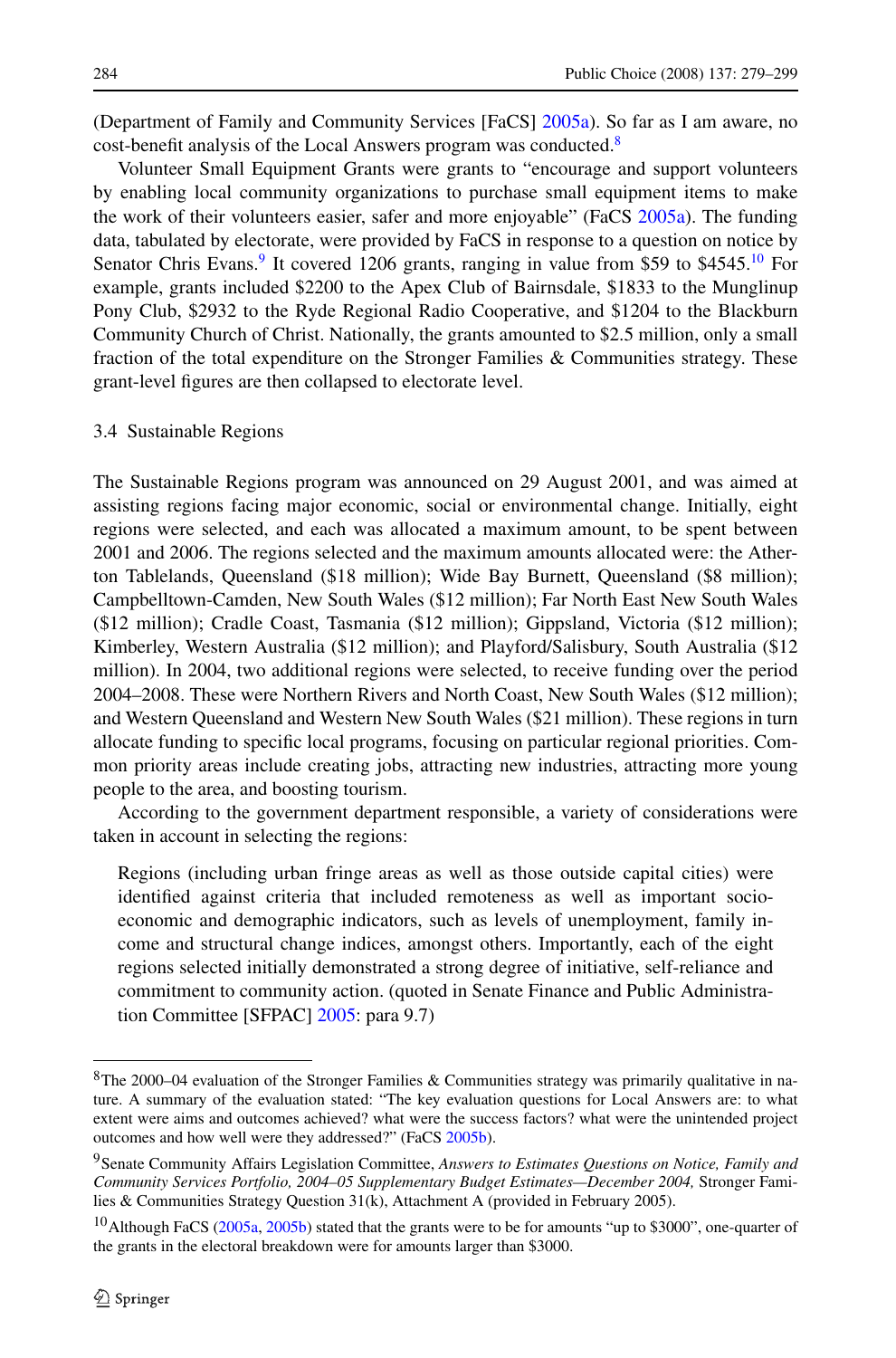<span id="page-6-0"></span>Ultimately, however, final decisions on the program were the responsibility of the minister. As the guidelines stated:

The *Sustainable Regions Programme* is a discretionary grants programme. The funding of projects is at the discretion of the Minister for Transport and Regional Services. Therefore, meeting the assessment criteria and addressing one or more regional priorities does not guarantee funding. (quoted in SFPAC [2005](#page-20-0): para 9.12).

A Senate Report on the program concluded that "The Committee has been unable to discover the process by which sustainable regions were selected by the minister" (SFPAC [2005:](#page-20-0) para 9.7). So far as I am aware, no cost-benefit analysis of the Sustainable Regions program has been conducted.

In this paper, I analyze electorate-level tabulations provided by the Department of Transport and Regional Services to the Senate Finance and Public Administration Committee. These tabulations cover individual programs funded under the Sustainable Regions program. For example, projects include \$550,000 given to the North Coast Plywood Products Pty Ltd (New South Wales) to build new age plywood preservative treatment facilities; \$950,000 given to Burra Foods Pty Ltd (Victoria) to build a cheese plant; \$15,000 to the River of Gold Slate Mine Pty Ltd (Queensland) to develop a marketing plan, and \$1.1 million to the City of Salisbury (South Australia) for the Wyatt Road Redevelopment Project. Projects were approved between April 2002 and December 2004. The data cover 192 projects, totaling \$136 million. Of this, \$64 million (181 projects) was spent on projects within a single federal electorate, while the remainder went to projects that were split across multiple federal electorates. In this analysis, I use only the \$64 million that can be allocated to a single federal electorate, though the results shown below are similar if the split funding is used instead.

#### 3.5 Regional Partnerships

The Regional Partnerships program, which commenced on 1 July 2003, was aimed at giving effect to the principles set out in the Coalition government's statement *Stronger Regions, A Stronger Australia* (DOTARS [2001b](#page-20-0)). The statement set out broad goals for regional assistance, emphasizing the desirability of different tiers of government working together, increasing the economic diversity of regional areas, and communities themselves identifying the programs they wished to fund.

The Regional Partnerships program replaced eight precursor programs (the Regional Solutions, Regional Assistance, Rural Transaction Centres, and Dairy Regional Assistance programs, plus four regional structural adjustment programs). Between 1 July 2003 and 31 December 2004, \$124 million of expenditure was approved under the program (SFPAC [2005:](#page-20-0) para 2.39). The programs are administered by regional bodies known as Area Consultative Committees (ACCs were first established in 1995; there are 56 in Australia).

Similarly to the Sustainable Regions program, the guidelines for the Regional Partnerships program explicitly stated that:

Regional Partnerships is a discretionary programme. The funding of projects, through Regional Partnerships, is at the discretion of the Federal Minister for Transport and Regional Services or the Federal Minister for Regional Services, Territories and Local Government, therefore meeting the assessment criteria does not guarantee funding. (quoted in SFPAC [2005:](#page-20-0) para 2.32)

Among the programs funded were \$250,000 to develop a complex in Georgetown, Tasmania to house the Bass and Flinders replica ship; \$550,000 for the Slim Dusty Foundation Ltd in Kempsey (NSW); \$1.5 million for dredging work at the mouth of Tumbi Creek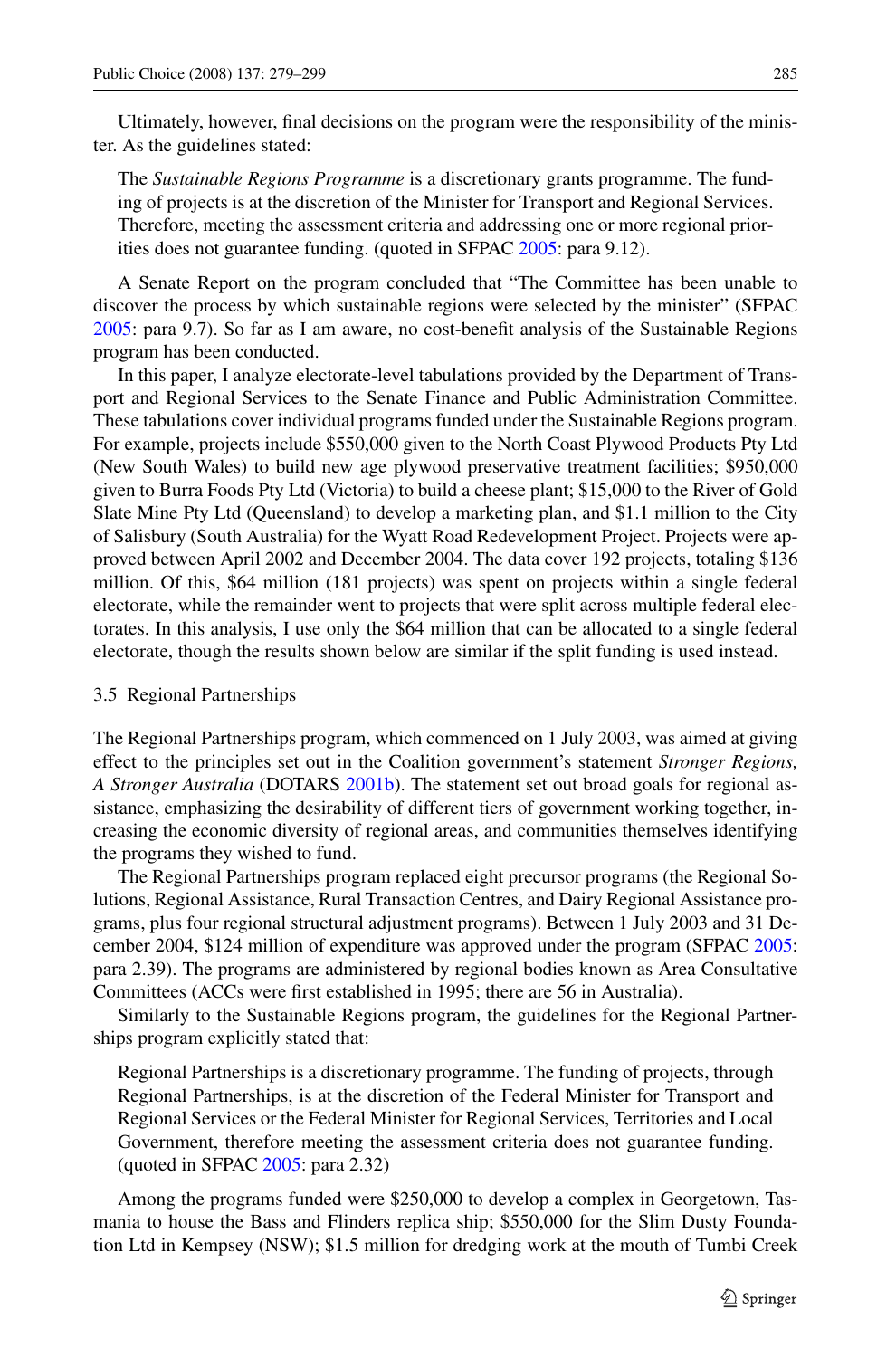<span id="page-7-0"></span>(NSW); and \$12.7 million for transitional support to the sugar industry. A Senate Committee raised questions about the high proportion of applications that were approved immediately prior to the 2004 federal election. So far as I am aware, no cost-benefit analysis of the Regional Partnerships program has been conducted.

In this paper, I analyze electorate-level tabulations provided by the Department of Transport and Regional Services to the Senate Finance and Public Administration Committee. These tabulations cover 511 projects, amounting to \$111 million of the total \$124 million allocated between July 2003 and December 2004.

### 3.6 Electoral and demographic variables

In both the 2001 and 2004 elections, there were 150 seats in the House of Representatives. However, as a result of redistributions that occurred in Queensland, South Australia and Victoria, two seats were abolished (Bonython, SA and Burke, Vic), and two new seats were created (Bonner, Qld and Gorton, Vic). Further complicating matters, data on the Roads to Recovery program are tabulated according to 2004 electorates, while data on the Stronger Families & Communities, Sustainable Regions and Regional Partnerships programs are tabulated according to 2001 electorates.

When analyzing Roads to Recovery expenditure (Sect. [4](#page-8-0)), I use the share of the vote received by the Coalition in 2001. $^{11}$  For this purpose, it is necessary to impute vote share to those seats that did not exist at the 2001 election. This is done using predictions from election analyst Antony Green, estimated prior to the 2004 election based on booth-level data from the  $2001$  election.<sup>12</sup> Since the booth-level data suggest that Labor would have won both seats in 2001, both are classified as Labor seats. The actual composition of the 150-seat parliament following the 2001 election was 69 Liberal, 13 National, 63 Labor, 3 Independent, 1 Green, and 1 Country Liberal. For the purpose of this analysis, the Country Liberal Party seat is coded as a National Party seat.

When estimating the effect that targeted funding had on election outcomes (Sect. [5\)](#page-13-0), I calculate the "swing" towards or away from the Coalition in each electorate. For this purpose, it is desirable to measure the swing not by comparing the actual 2001 and 2004 results, but instead by using the booth-level results from 2001 to calculate what the election result would have been if the 2001 election had been held on the 2004 boundaries, and then comparing this to the actual 2004 election result.<sup>13</sup> The variable *Swing* is therefore the percentage point difference between the Coalition's share of the two-party vote in the 2001 election (on 2004 boundaries) and the Coalition's share of the two-party vote in the 2004 election.<sup>14</sup> On average, the Coalition received a 2 percentage point swing in its favor. At an electorate level, the

<sup>&</sup>lt;sup>11</sup>Throughout this paper, references to the Coalition include the Liberal Party, the National Party, and the Northern Territory Country Liberal Party.

<sup>12</sup>Available at www.abc.net.au/elections/federal/2004/. For the seats of Calare, Cunningham, Kennedy and New England, Antony Green's two-party preferred estimates are not based on the two major parties. For these seats, I therefore use the actual 2001 two-party preferred vote instead.

<sup>&</sup>lt;sup>13</sup>For the two seats that were eliminated in 2003, the 2004 vote was calculated as the average of the main seats into which the former 2001 seat was absorbed. Thus the hypothetical 2004 vote for Bonython was calculated as 46.2%, being the average of the two-party preferred vote in Makin, Port Adelaide and Wakefield, while the hypothetical 2004 vote for Burke was calculated as 44.2%, being the average of the two-party preferred vote for Gorton, Lalor and McEwen.

<sup>&</sup>lt;sup>14</sup>In calculating the swing in this manner, I assume that the redistribution was exogenous with respect to funding allocations. This is likely to be a reasonable assumption, since the final decision on the new redistribution is made by the independent Australian Electoral Commission (AEC), giving regard primarily to population trends and natural boundaries between communities. Although the parties had an opportunity to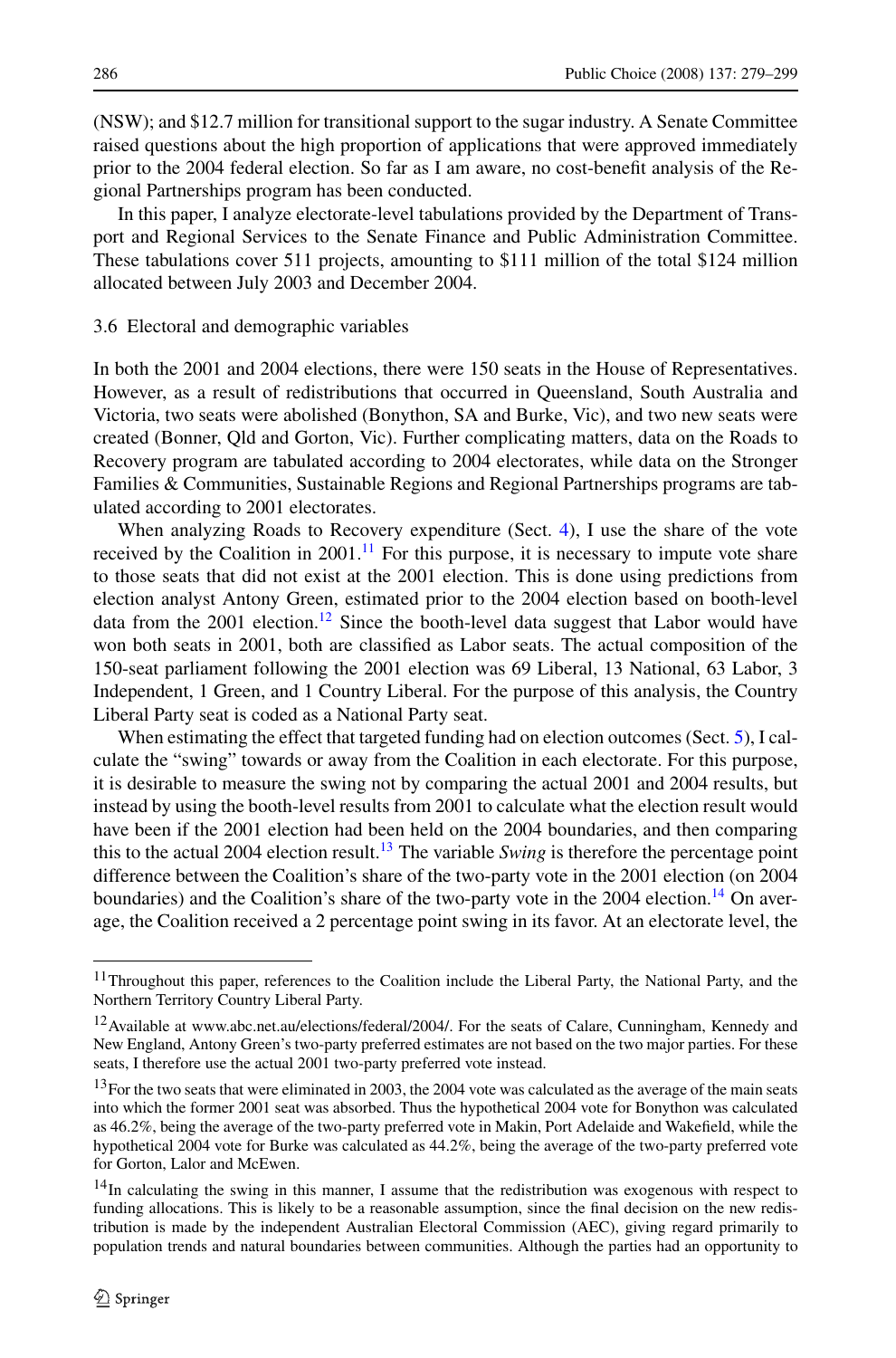<span id="page-8-0"></span>swing towards the Coalition varied from −12 percentage points (i.e., a 12 percentage point swing towards the Labor Party) to  $+22$  percentage points.

Demographic variables are included to take into account possible characteristics of the seat that might have directly influenced the allocation of funding.<sup>15</sup> The variables selected are the population density (square kilometers per person), and the median family income (in thousands of dollars). Demographic characteristics are from Kopras [\(2003](#page-20-0)), based on the 2001 Census and 2001 electoral boundaries. $\frac{16}{16}$ 

Table [1](#page-9-0) presents summary statistics. The variables *Liberal Party Seat* and *National Party Seat* denote respectively whether the seat was won by one of the two governing parties in 2001.

### **4 An empirical analysis of the distribution of funding**

#### 4.1 Quantum of funding

To see the relationship between political considerations and funding decisions, Fig. [1](#page-9-0) charts the percentage of the two-party preferred vote received by the Coalition at the 2001 election against the amount of funding received under each of the programs. All four programs were more generous to Coalition-held seats (those to the right of the dashed line) than to those held by the non-government parties (those to the left of the dashed line). Among Coalitionheld seats, it does not appear that more funding was devoted to marginal seats than safe seats.

To formally test whether the allocation of funding was affected by partisan factors, I regress the amount of funding assigned to each seat on indicator variables denoting whether the seat was held by the National Party or the Liberal Party in 2001. Table [2](#page-10-0), Panel A shows the results from this exercise. The largest partisan effects are observed for Roads to Recovery and Stronger Families & Communities. In the case of Roads to Recovery, an average of \$14.9 million more funding was allocated to each National Party seat, while \$2.9 million more funding was allocated to each Liberal Party seat (both significant at the 5% level or

make submissions to the AEC, such submissions are much more likely to have focused on the underlying demographics than on targeted funding decisions.

<sup>&</sup>lt;sup>15</sup>There is a certain degree of judgment involved in the selection of the appropriate control variables. In testing for a partisan skew in the allocation process, it is important to control for variables that directly affect funding decisions ("confounders"). However, one should not include variables that affect funding decisions only through their impact on the Coalition's vote share ("partisan proxies"), since this will lead to an underestimate of the true partisan effect. For example, the regional grant regressions control for population density, since this is a potential *confounder*, in the sense that it may conceivably have had a direct impact on the allocation decision. By contrast, it would be a mistake to control for the share of the population who grew up in Coalition-voting households, since this variable is more likely to be a *partisan proxy*—affecting the allocation of discretionary funding only via its impact on the political complexion of the electorate. A more difficult case is the proportion of people in an electorate who were born overseas. None of the four funding programs took any explicit account of the share of overseas-born persons living in an electorate (nor am I aware of any suggestions that this was implicitly considered). However, overseas-born voters are known to be much less likely to vote for the Coalition than native-born voters (see e.g., Leigh [2005a](#page-20-0)). Consequently, I regard the overseas-born share as more likely to be a partisan proxy than a confounder, and do not control for it in the regressions reported in Tables [2](#page-10-0) and [3.](#page-11-0) If the overseas-born share is included, the partisan variables remain statistically significant, but the coefficients are smaller in magnitude.

<sup>&</sup>lt;sup>16</sup>For the two electorates that were created in the 2003 redistribution, the density and income variables take the mean of the main electorates covering that area in the 2001 election. Thus Bonner is the average for Bowman and Griffith, while Gorton is the average for Burke, Calwell and Maribyrnong.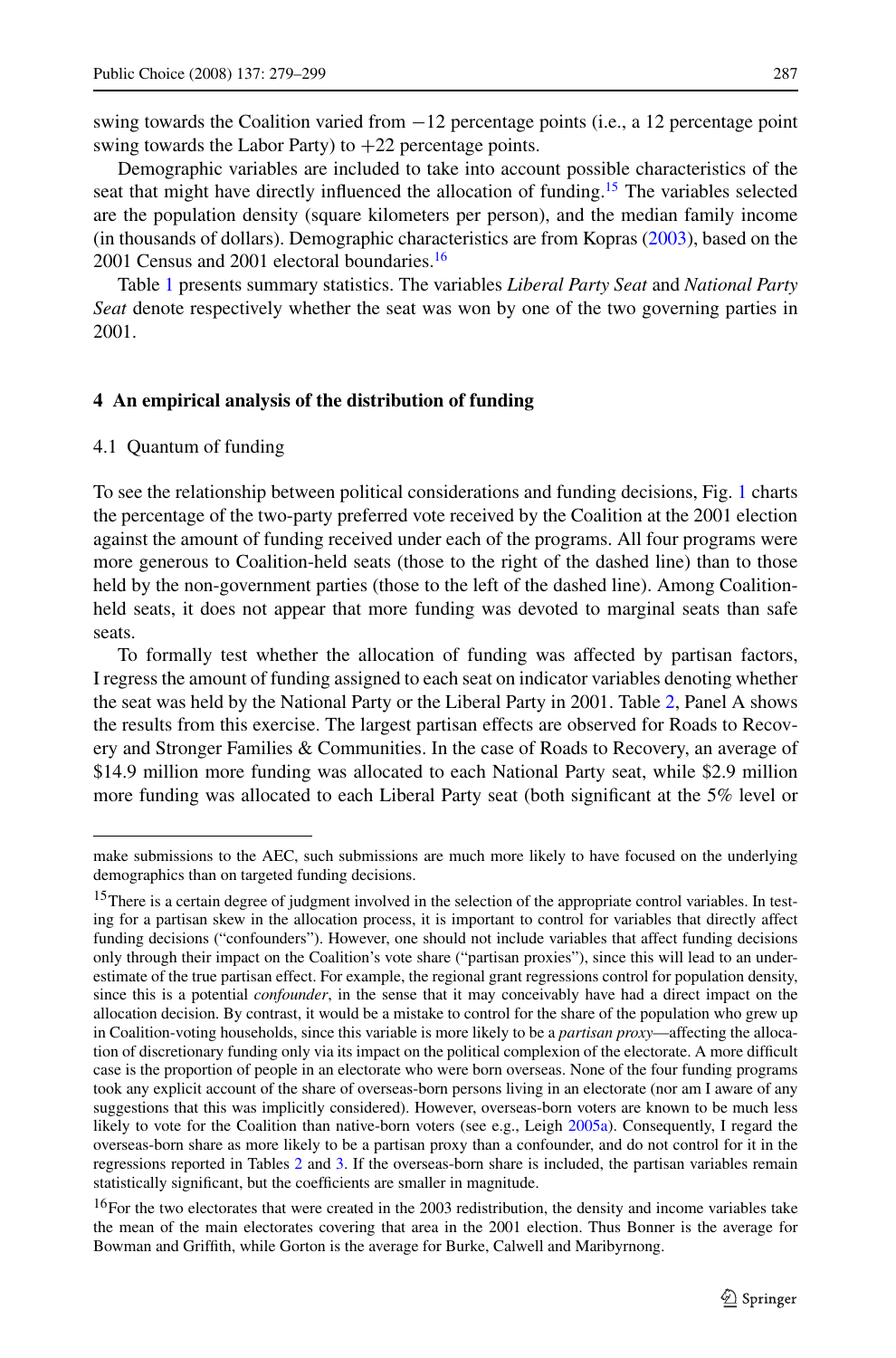| Variable                               | Obs | Mean   | <b>SD</b> | Min       | Max    |
|----------------------------------------|-----|--------|-----------|-----------|--------|
| Roads to Recovery (\$m)                | 150 | 7.845  | 9.712     | 1.691     | 59.642 |
| Stronger Families (\$m)                | 150 | 0.016  | 0.016     | 0.000     | 0.097  |
| Stronger Families (# of projects)      | 150 | 7.973  | 7.595     | 0.000     | 49.000 |
| Sustainable Regions (\$m)              | 150 | 0.428  | 1.811     | 0.000     | 12.928 |
| Sustainable Regions (# of projects)    | 150 | 1.207  | 5.141     | 0.000     | 44.000 |
| Regional Partnerships (\$m)            | 150 | 0.736  | 1.641     | 0.000     | 12.145 |
| Regional Partnerships (# of projects)  | 150 | 3.353  | 5.012     | 0.000     | 33.000 |
| National Party seat (2001)             | 152 | 0.092  | 0.290     | 0.000     | 1.000  |
| Liberal Party seat (2001)              | 152 | 0.454  | 0.500     | 0.000     | 1.000  |
| Coalition share of 2PP vote (2001)     | 152 | 50.763 | 10.862    | 24.920    | 73.930 |
| Swing (2004 minus 2001)                | 152 | 2.206  | 5.986     | $-11.950$ | 21.510 |
| Population density ( $km2$ per person) | 152 | 0.353  | 1.484     | 0.000     | 10.000 |
| Median weekly family income (\$000s)   | 152 | 0.970  | 0.242     | 0.618     | 1.792  |

#### <span id="page-9-0"></span>**Table 1** Summary statistics

Note: Between the 2001 and 2004 elections, two seats were abolished and two new seats were created. Since Roads to Recovery funding is tabulated on 2004 electoral boundaries, and the other three programs are tabulated on the 2001 electoral boundaries, the summary statistics cover 152 seats. All regression results, however, cover either 150 seats (if focusing on a single program), or 148 seats (if focusing on multiple programs)



**Fig. 1** Seat margin and amount of targeted funding received

better). Stronger Families & Communities allocations were also more generous to National Party Seats (an additional \$0.02 million) and to Liberal Party seats (an additional \$0.007 million), a result that is significant at the 1% level. More funding was received by National Party seats under the Sustainable Regions program (an additional \$1.7 million) and the Re-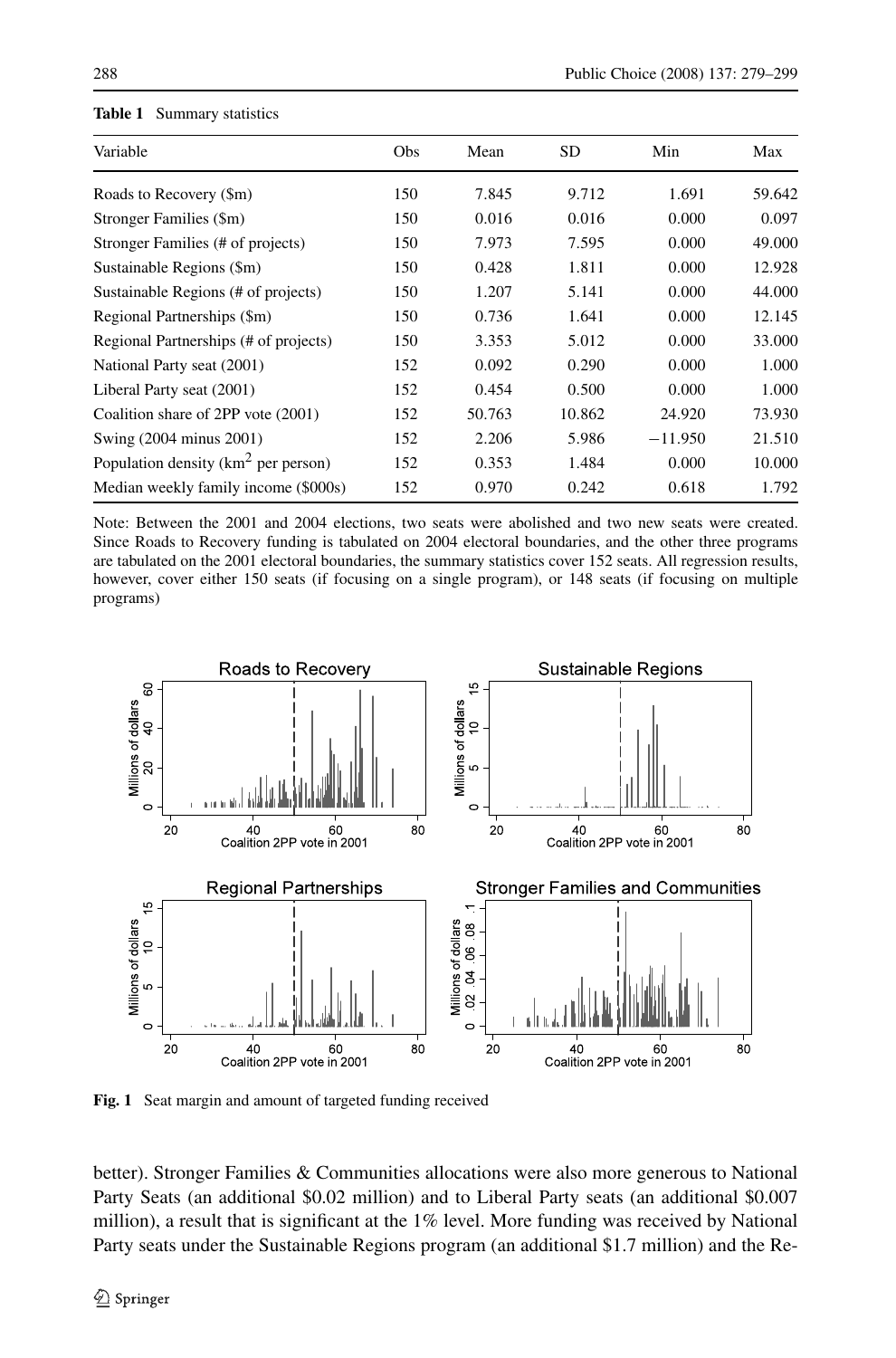<span id="page-10-0"></span>

| <b>Table 2</b> Partisanship and<br>funding allocation. Dependent<br>variable: Total funding per<br>electorate (\$m) |                                       | (1)<br>R2R  | (2)<br>SF&C | (3)<br><b>SR</b> | (4)<br>RP |  |  |
|---------------------------------------------------------------------------------------------------------------------|---------------------------------------|-------------|-------------|------------------|-----------|--|--|
|                                                                                                                     | Panel A: Without demographic controls |             |             |                  |           |  |  |
|                                                                                                                     | <b>National Party</b>                 | 14.904***   | $0.021***$  | 1.684*           | 1.501*    |  |  |
|                                                                                                                     |                                       | [4.084]     | [0.005]     | [0.958]          | [0.833]   |  |  |
|                                                                                                                     | <b>Liberal Party</b>                  | $2.902**$   | $0.007***$  | $-0.001$         | 0.192     |  |  |
|                                                                                                                     |                                       | [1.346]     | [0.002]     | [0.249]          | [0.234]   |  |  |
|                                                                                                                     | <b>Observations</b>                   | 150         | 150         | 150              | 150       |  |  |
|                                                                                                                     | $R$ -squared                          | 0.18        | 0.15        | 0.07             | 0.07      |  |  |
|                                                                                                                     | Panel B: With demographic controls    |             |             |                  |           |  |  |
|                                                                                                                     | <b>National Party</b>                 | $6.767***$  | $0.015***$  | 1.345            | 0.71      |  |  |
|                                                                                                                     |                                       | [2.152]     | [0.005]     | [1.197]          | [1.051]   |  |  |
|                                                                                                                     | <b>Liberal Party</b>                  | 2.699***    | $0.008***$  | $-0.035$         | 0.142     |  |  |
|                                                                                                                     |                                       | [0.928]     | [0.002]     | [0.211]          | [0.141]   |  |  |
| Note: $R2R = Roads$ to Recovery,                                                                                    | Income                                |             | $-0.072**$  |                  |           |  |  |
| SF& C = Stronger Families &                                                                                         |                                       |             | [0.030]     |                  |           |  |  |
| Communities, $SR =$ Sustainable                                                                                     | Income <sup>2</sup>                   |             | $0.022*$    |                  |           |  |  |
| Regions, $RP =$ Regional<br>Partnerships. Robust standard                                                           |                                       |             | [0.012]     |                  |           |  |  |
| errors in brackets                                                                                                  | <b>Population Density</b>             | 17.704***   |             | 0.711            | 1.692**   |  |  |
| ***, ** and * denote statistical                                                                                    |                                       | [3.320]     |             | [1.200]          | [0.813]   |  |  |
| significance at the $1\%$ , 5% and                                                                                  | Population Density <sup>2</sup>       | $-1.558***$ |             | $-0.041$         | $-0.123$  |  |  |
| 10% levels respectively.<br>Population density is square                                                            |                                       | [0.359]     |             | [0.125]          | [0.080]   |  |  |
| kilometers per person. Income is                                                                                    | <b>Observations</b>                   | 150         | 150         | 150              | 150       |  |  |
| median weekly family income<br>(5000s)                                                                              | $R$ -squared                          | 0.70        | 0.26        | 0.15             | 0.37      |  |  |

gional Partnerships program (an additional \$1.5 million). These two results are statistically significant only at the 10% level.

In Panel B, I control for the demographic characteristics of the electorates that might be associated with the allocation of funding. Specifically, I include a quadratic in population density for the Roads to Recovery, Sustainable Regions and Regional Partnerships programs, and a quadratic in income for the Stronger Families & Communities grants. With these controls, the allocations to the National Party and the Liberal Party remain statistically significant for the Roads to Recovery program, although the magnitude of the coefficients falls to  $+$ \$6.8 million for National Party electorates, and  $+$ \$2.7 million for Liberal Party electorates. The population density controls confirm that the program was indeed more generous towards less densely populated electorates.

For the Stronger Families & Communities program, including income controls has little impact on the magnitude or statistical significance of the partisan coefficients. The income controls indicate that slightly more funding was provided to poorer seats.

Controlling for population density, allocations to the Sustainable Regions and Regional Partnerships do not have a statistically significant partisan bias. The population density coefficient is statistically significant for the Regional Partnerships program. For the Sustainable Regions program, the population density coefficients are not statistically significant.

One point to note about all of the results above is that in all specifications in Panels A and B, the National Party coefficients are larger in magnitude than the Liberal Party coeffi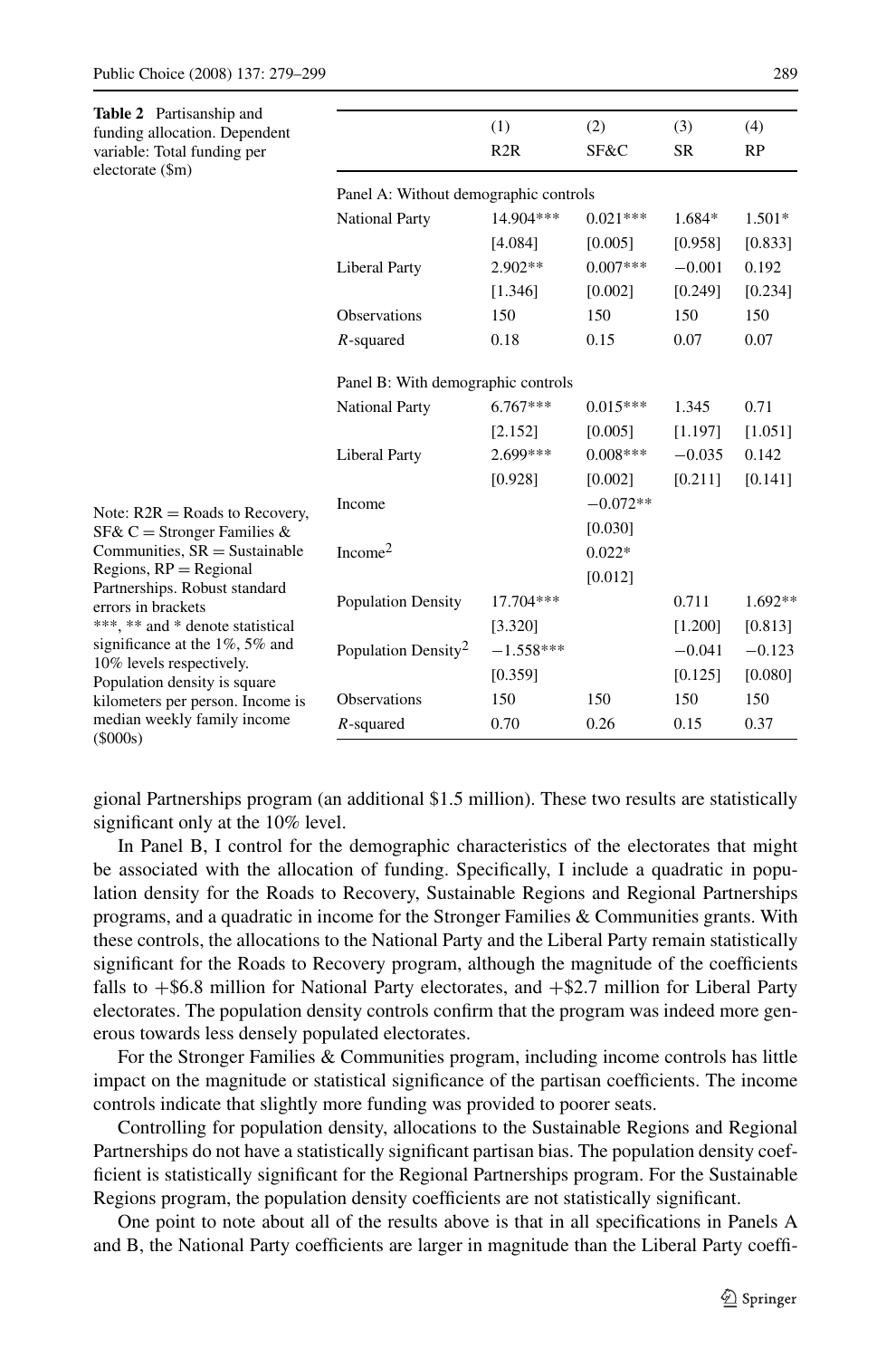<span id="page-11-0"></span>cients. Since the National Party are the junior party in the federal Coalition, this is somewhat surprising, and suggests that the party's influence in obtaining targeted funding was disproportionate to its representation in the government.

## 4.2 Number of grants

I now turn to looking at the relationship between partisanship and the number of grants delivered. The intuition for this approach is that, with quasi-rational voters, a politician may gain more political capital from being able to announce a larger number of grants. Alternatively, more grants may allow a politician to target a larger number of interest groups within the electorate. Either scenario suggests the possibility that a politician may gain more political advantage from announcing ten separate grants of \$50,000 than a single \$500,000 grant. Since I do not have data on the number of Roads to Recovery programs per electorate, I focus in this section only on the other three programs.

Panel A of Table 3 shows the number of grants per electorate, including a control for demographic characteristics. Compared with non-government seats, National Party electorates tend to have an additional 5.2 Stronger Families & Communities grants, and an additional 3.4 Regional Partnerships grants. Liberal Party electorates have an additional 4.3 Stronger Families & Communities grants, and an additional 1.7 Regional Partnerships grants. There are no significant differences in the number of Sustainable Regions grants allocated to either National Party or Liberal Party electorates.

In Panel B of Table 3, I add a control for the total amount of funding (in effect now testing whether the funding in government electorates is delivered in smaller parcels than in non-

| <b>Table 3</b> Partisanship and<br>number of grants. Dependent<br>variable: number of grants per |                       | (1)<br>SF&C | (2)<br><b>SR</b> | (3)<br><b>RP</b> |
|--------------------------------------------------------------------------------------------------|-----------------------|-------------|------------------|------------------|
| electorate                                                                                       |                       |             |                  |                  |
|                                                                                                  | Panel A               |             |                  |                  |
|                                                                                                  | <b>National Party</b> | 5.195***    | 4.852            | $3.355**$        |
|                                                                                                  |                       | [1.907]     | [3.946]          | [1.311]          |
|                                                                                                  | <b>Liberal Party</b>  | 4.338***    | $-0.214$         | 1.740***         |
|                                                                                                  |                       | [1.221]     | [0.487]          | [0.583]          |
|                                                                                                  | Demographic Controls  | Yes         | Yes              | Yes              |
|                                                                                                  | <b>Observations</b>   | 150         | 150              | 150              |
|                                                                                                  | $R$ -squared          | 0.25        | 0.16             | 0.46             |
| Note: $SFAC =$ Stronger Families<br>& Communities.                                               | Panel B               |             |                  |                  |
| $SR =$ Sustainable Regions,                                                                      | <b>National Party</b> | $-1.631**$  | 1.254            | $2.465*$         |
| $RP = Regional$ Partnerships.                                                                    |                       | [0.760]     | [0.853]          | [1.482]          |
| Robust standard errors in<br><b>brackets</b>                                                     | <b>Liberal Party</b>  | $0.713**$   | $-0.119$         | $1.562***$       |
| ***, ** and * denote statistical                                                                 |                       | [0.315]     | [0.215]          | [0.512]          |
| significance at the $1\%$ , 5% and                                                               | Total funding (\$m)   | 467.050***  | $2.675***$       | 1.255**          |
| 10% levels respectively.                                                                         |                       | [18.401]    | [0.307]          | [0.608]          |
| Demographic controls are a<br>quadratic in median family                                         | Demographic Controls  | Yes         | <b>Yes</b>       | <b>Yes</b>       |
| income for SF&C, and a                                                                           | <b>Observations</b>   | 150         | 150              | 150              |
| quadratic in population density<br>for SR and RP                                                 | $R$ -squared          | 0.93        | 0.91             | 0.56             |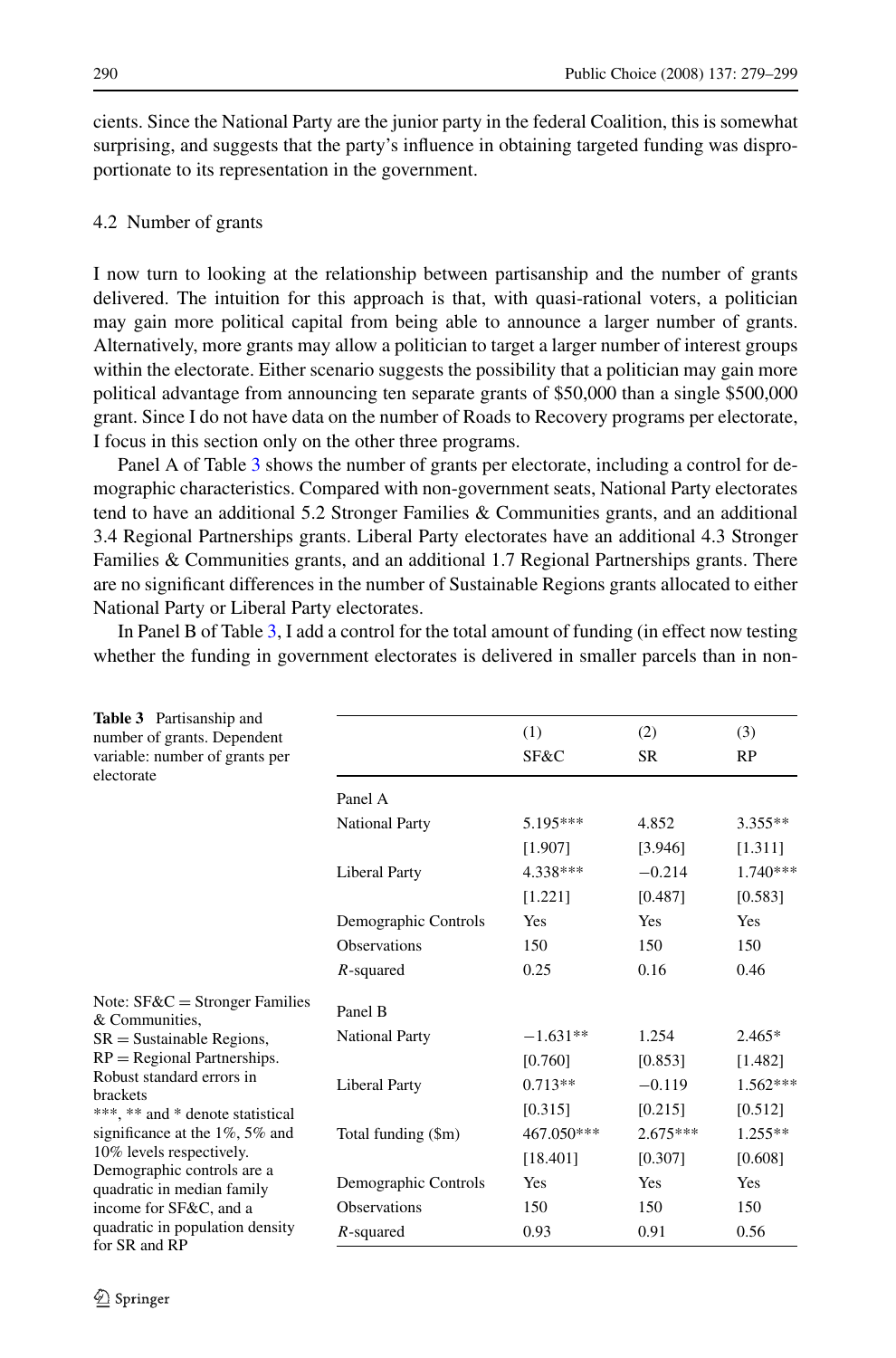<span id="page-12-0"></span>

| <b>Table 4</b> Swing seats or base?                              |                                                                   |           |                |           |              |  |
|------------------------------------------------------------------|-------------------------------------------------------------------|-----------|----------------|-----------|--------------|--|
| Sample is electorates won by the                                 |                                                                   | (1)       | (2)            | (3)       | (4)          |  |
| Coalition in 2001                                                |                                                                   | R2R       | SF&C           | <b>SR</b> | RP           |  |
|                                                                  | Panel A: Dependent variable is total funding per electorate (\$m) |           |                |           |              |  |
|                                                                  | Coalition Vote share                                              | $0.570**$ | 0.000          | $-0.040*$ | $-0.004$     |  |
|                                                                  |                                                                   | [0.263]   | [0.000]        | [0.021]   | [0.041]      |  |
|                                                                  | <b>Observations</b>                                               | 83        | 83             | 83        | 83           |  |
| Note: $R2R = Roads$ to Recovery,<br>$SFAC =$ Stronger Families & | $R$ -squared                                                      | 0.08      | $\overline{0}$ | 0.01      | $\mathbf{0}$ |  |
| Communities, $SR =$ Sustainable                                  | Panel B: Dependent variable is number of grants per electorate    |           |                |           |              |  |
| Regions, $RP =$ Regional                                         | Coalition Vote share                                              |           | 0.050          | $-0.095$  | 0.150        |  |
| Partnerships. Robust standard<br>errors in brackets              |                                                                   |           | [0.172]        | [0.062]   | [0.117]      |  |
| ***, ** and * denote statistical                                 | <b>Observations</b>                                               |           | 83             | 83        | 83           |  |
| significance at the $1\%$ , 5% and<br>10% levels respectively    | $R$ -squared                                                      |           | $\overline{0}$ | 0.01      | 0.02         |  |

government electorates).<sup>17</sup> For the most part, the results are qualitatively similar to those in Panel A. Controlling for total funding, Liberal Party electorates receive a larger number of Stronger Families & Communities grants and Regional Partnerships grants. Controlling for total funding, National Party electorates receive a larger number of Regional Partnerships grants, but a smaller number of Stronger Families & Communities grants.

### 4.3 Swing seats or base?

An important question in the existing literature is whether targeted funding tends to be delivered more towards swing seats or safe seats. To test this, I restrict the analysis to Coalition seats, and regress the amount of funding on the Coalition's share of the vote in the 2001 election.<sup>18</sup> The results are presented in Table 4. I find some evidence that Roads to Recovery funding was targeted towards safer seats (significant at the 5% level), and some evidence that Sustainable Regions funding was targeted towards more marginal seats (significant at the 10% level). However, the magnitude of both coefficients is quite small. When the dependent variable is the number of grants instead of the total funding allocation, I find no significant relationship between grants and the Coalition's share of the vote in Coalitionheld seats.

Note that while the results in Table 4 do not show any strong patterns according to whether seats were safe or marginal, it would not be correct to say that funding was spread evenly across Coalition seats. As the results in Tables [2](#page-10-0) and [3](#page-11-0) demonstrate, seats held by the National Party, the junior partner in the Coalition, received significantly more funding than those held by the Liberal Party.<sup>19</sup>

<sup>&</sup>lt;sup>17</sup>This specification is presented since it is easily comparable with the results in Panel A of Table [3.](#page-11-0) Results are similar if the dependent variable is the average grant size.

<sup>&</sup>lt;sup>18</sup>Non-government seats are excluded from this analysis on the basis that it is not clear whether targeted funding in non-government electorates would have led voters to reward the sitting member or the governing party. Assuming that voters always reward the governing party for targeted funding, the appropriate way to conduct the analysis would be to include all seats, and then regress the funding allocation for each program (or the number of grants) on |Coalition Vote share-50%|. Such an exercise produces results that are qualitatively similar to those shown in Table 4.

<sup>&</sup>lt;sup>19</sup>This result is consistent with the results of Tham and Grove  $(2004)$  for political donations. They found that between 1999–2000 and 2001–02, the National Party received considerably more private donations per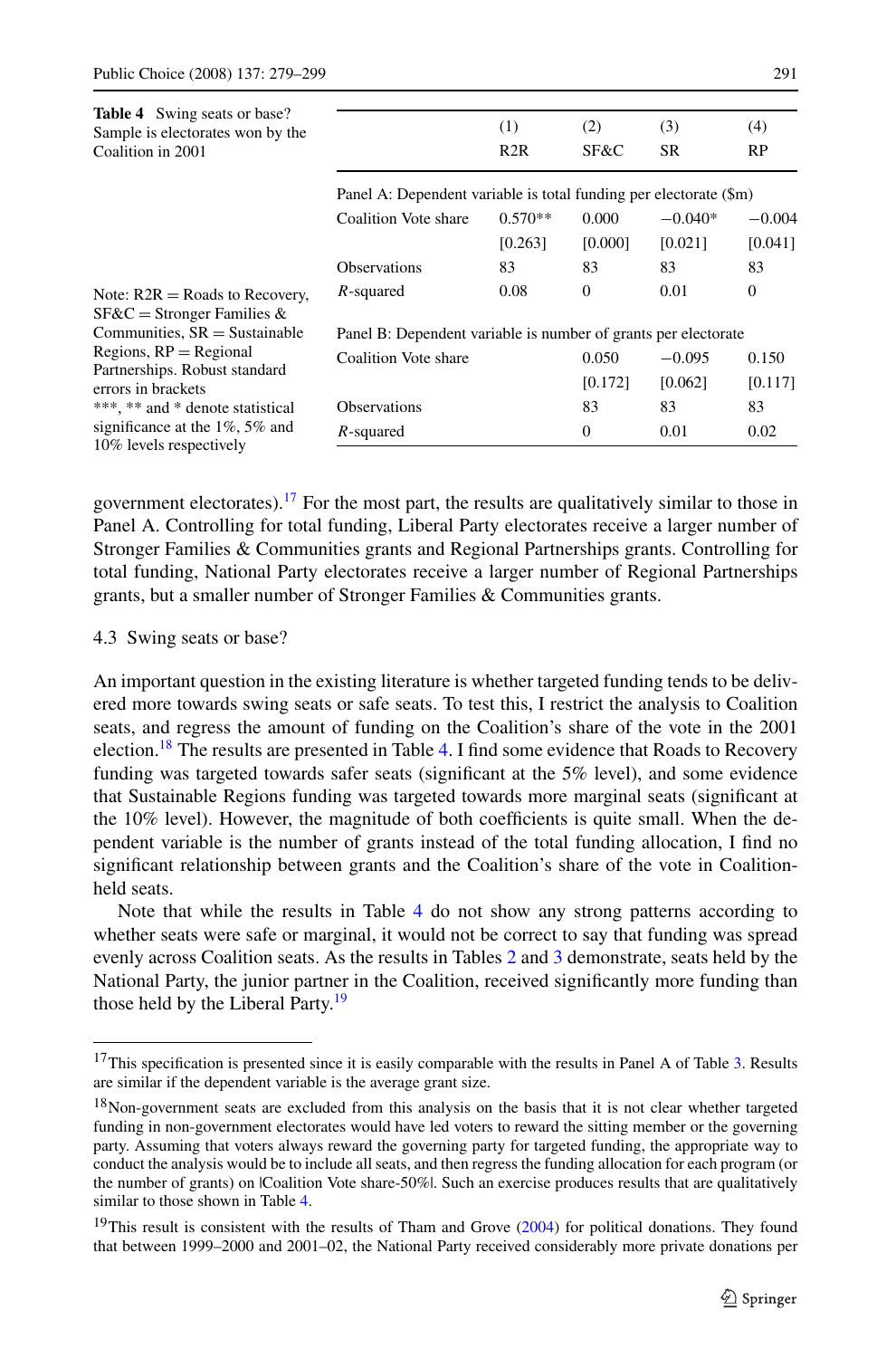#### <span id="page-13-0"></span>**5 An empirical analysis of the effect of funding on elections**

How do voters respond at the ballot box to targeted funding? To test this, I analyze the relationship between additional funding provided through the programs analyzed above and the vote received by the Coalition in the 2004 election. However, as has been noted by others, it is possible that the relationship between funding and voting is biased by omitted variables. The direction of this bias is in principle unclear. For example, the quality of the Coalition candidate and targeted funding could be negatively correlated (e.g., if funding is centrally allocated, the government might devote more resources to electorates where their candidate is of low quality). Alternatively, Coalition candidate quality might be positively correlated with funding (e.g., if the main determinant of funding is the perseverance of the local Coalition member of parliament).

To address this problem, I focus not on the share of the vote received by the Coalition candidate in the 2004 election, but on the swing towards the Coalition. Since the Coalition candidate in most electorates was the same in 2001 and 2004, the swing is more likely to reflect factors that have changed between the two elections. Unobserved factors (such as the quality of the Coalition candidate) are assumed to have affected the Coalition's vote share equally in both elections. Note that it is not necessary to first-difference the funding variable, since the four programs analyzed in this paper dispensed little or no money prior to the 2001 election.

Table [5](#page-14-0) presents the results from regressing the swing towards the Coalition on the amount of targeted funding. The coefficient on the Roads to Recovery program is 0.25, indicating that a \$1 million increase in funding raised the Coalition's share of the vote by 0.25 percentage points. Since the standard deviation on Roads to Recovery funding is 9.7, a one standard deviation increase in Roads to Recovery funding boosted the Coalition's vote share by 2.4 percentage points. The coefficient on the Stronger Families & Communities program is substantially larger, at 117.7. However, the standard deviation of Stronger Families & Communities funding is much smaller. A one standard deviation increase in Stronger Families & Communities funding (\$0.016 million) boosted the Coalition's vote share by 1.9 percentage points.20 The coefficients on the Sustainable Regions and Regional Partnerships programs are not statistically significant.

One possibility is that the swing to the Coalition between 2001 and 2004 was driven by factors that were also correlated with both funding allocations. To test this, Panel B includes controls for population density (for Roads to Recovery, Sustainable Regions, and Regional Partnerships), and for income (for Stronger Families & Communities). This has the effect of increasing the size of the Roads to Recovery coefficient substantially, and reducing the Stronger Families & Communities coefficient very slightly. Both remain statistically significant at the 1% level.

Next, I include a control for the share of the vote received by the Coalition in 2001. As the results in Table [4](#page-12-0) showed, more Roads to Recovery funding was provided to safe Coalition seats than marginal Coalition seats. It is also possible that the Coalition's swing

vote (\$28.64) than the Liberal Party (\$18.62), Labor Party (\$22.14), the Australian Democrats (\$6.12) or the Greens (\$8.51).

 $^{20}$ As one reader of an earlier draft pointed out, this coefficient suggests that \$1 million allocated through the Stronger Families & Communities program would guarantee the Coalition 100% of the vote. However, such a calculation extrapolates far outside the available data, since no electorate received more than \$100,000 of Stronger Families & Communities funding. Were funding through this program to be substantially increased, the marginal electoral effect of additional Stronger Families & Communities funding may well decline.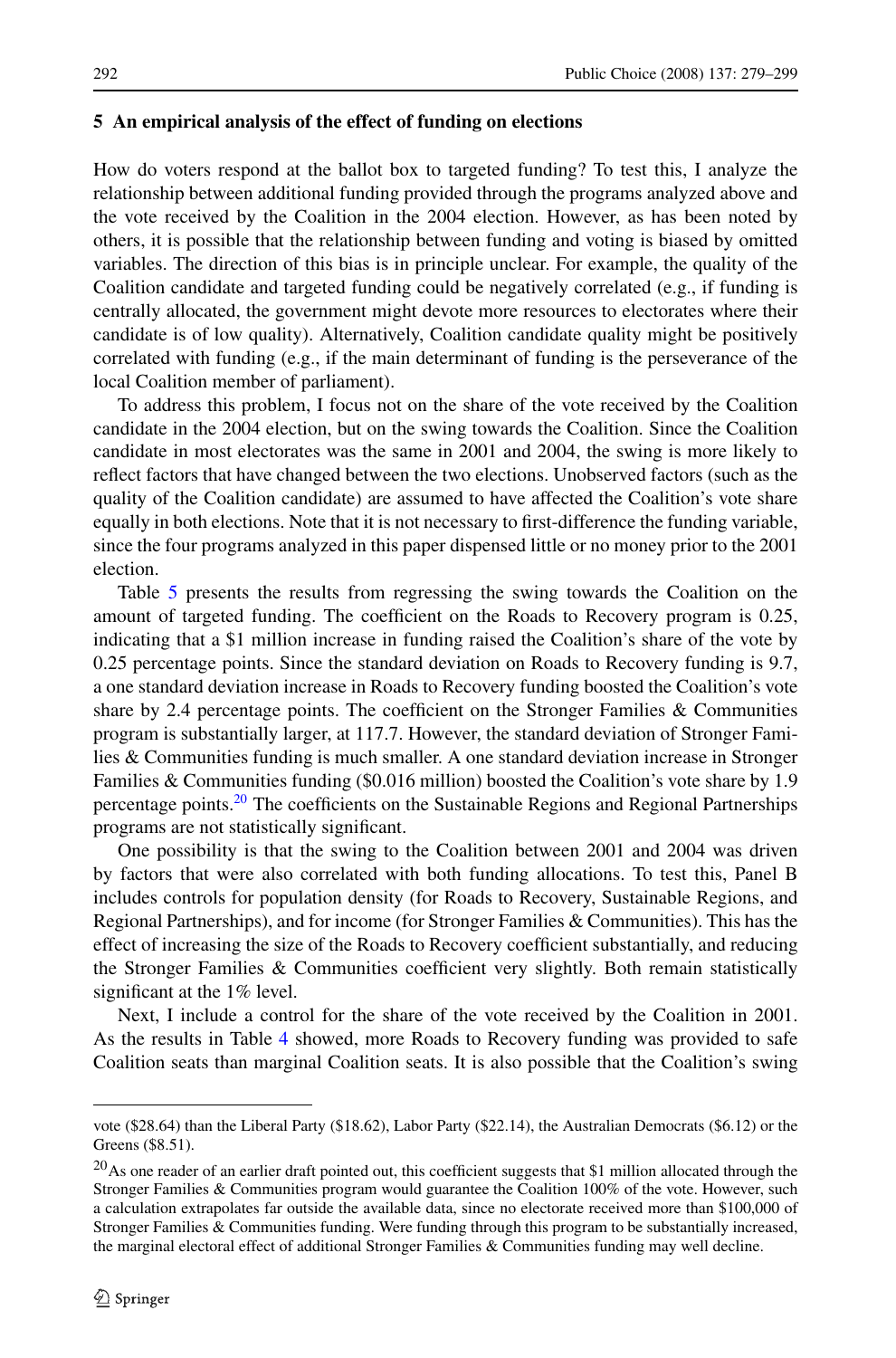<span id="page-14-0"></span>**Table 5** Electoral swing and funding allocation. Dependent variable: swing to coalition (percentage points)

|                                                | (1)        | (2)                            | (3)                    | (4)        |
|------------------------------------------------|------------|--------------------------------|------------------------|------------|
|                                                | R2R        | SF&C                           | <b>SR</b>              | RP         |
| Panel A: Funding only                          |            |                                |                        |            |
| Funding (\$m)                                  |            | $0.248***$ 117.686***          | 0.169                  | 0.495      |
|                                                | [0.040]    | [31.640]                       | [0.136]                | [0.350]    |
| <b>Observations</b>                            | 150        | 150                            | 150                    | 150        |
| $R$ -squared                                   | 0.18       | 0.10                           | 0.00                   | 0.02       |
| Panel B: Controlling for relevant demographics |            |                                |                        |            |
| Funding (\$m)                                  |            | $0.370***$ 113.009*** $-0.051$ |                        | 0.09       |
|                                                |            | $[0.071]$ $[36.682]$           | [0.268]                | [0.284]    |
| Income                                         |            | $-26.282**$                    |                        |            |
|                                                |            | [11.274]                       |                        |            |
| Income <sup>2</sup>                            |            | 12.291***                      |                        |            |
|                                                |            | [4.664]                        |                        |            |
| Population Density                             | $-2.884**$ |                                | $4.245***$             | $4.020***$ |
|                                                | [1.452]    |                                | $[1.443]$ $[1.473]$    |            |
| Population Density <sup>2</sup>                | 0.215      |                                | $-0.418***$ $-0.401**$ |            |
|                                                | [0.146]    |                                | [0.153]                | [0.156]    |
| <b>Observations</b>                            | 150        | 150                            | 150                    | 150        |
| $R$ -squared                                   | 0.21       | 0.13                           | 0.07                   | 0.07       |
| Panel C: Controlling for past vote share       |            |                                |                        |            |
| Funding (\$m)                                  |            | $0.058**$ 42.575**             | $-0.092$               | $-0.261$   |
|                                                |            | $[0.025]$ $[17.252]$           | [0.219]                | [0.223]    |
| Coalition vote (2001) 0.820*** 0.798***        |            |                                | $0.832***$             | $0.849***$ |

Panel D: Controlling for demographics and past vote share

Observations 150 150 150 150 *R*-squared 0.71 0.67 0.66 0.66

[0.059] [0.070] [0.068] [0.061]

|             | Funding (\$m)                   | $0.132**$  | 22.143     | $-0.114$   | $-0.419$   |
|-------------|---------------------------------|------------|------------|------------|------------|
|             |                                 | [0.055]    | [20.555]   | [0.232]    | [0.273]    |
| overy,      | Income                          |            | 3.401      |            |            |
| &           |                                 |            | [7.663]    |            |            |
| iable       | Income <sup>2</sup>             |            | $-2.99$    |            |            |
| rd          |                                 |            | [3.150]    |            |            |
|             | <b>Population Density</b>       | $-1.909$   |            | 0.634      | 1.229      |
| cal<br>and  |                                 | [1.698]    |            | [1.093]    | [1.091]    |
|             | Population Density <sup>2</sup> | 0.158      |            | $-0.066$   | $-0.11$    |
|             |                                 | [0.160]    |            | [0.113]    | [0.109]    |
| me is<br>ne | Coalition vote (2001)           | $0.809***$ | $0.844***$ | $0.821***$ | $0.836***$ |
| 001 is      |                                 | [0.059]    | [0.081]    | [0.068]    | [0.062]    |
| oased       | <b>Observations</b>             | 150        | 150        | 150        | 150        |
|             | $R$ -squared                    | 0.71       | 0.69       | 0.66       | 0.67       |

Note:  $R2R =$ Roads to Recovery  $SFGC =$ Stronger Families Communities,  $SR =$  Sustain  $Region, RP = Regional$ Partnerships. Robust standar errors in brackets \*\*\*, \*\* and \* denote statisti significance at the  $1\%$ ,  $5\%$  and 10% levels respectively. Population density is square kilometers per person. Incor median weekly family incor  $($ \$000s $)$ . Coalition vote in 20 the election result in  $2001$ , b on the 2004 boundaries (see Sect. [3.6](#page-7-0) for details)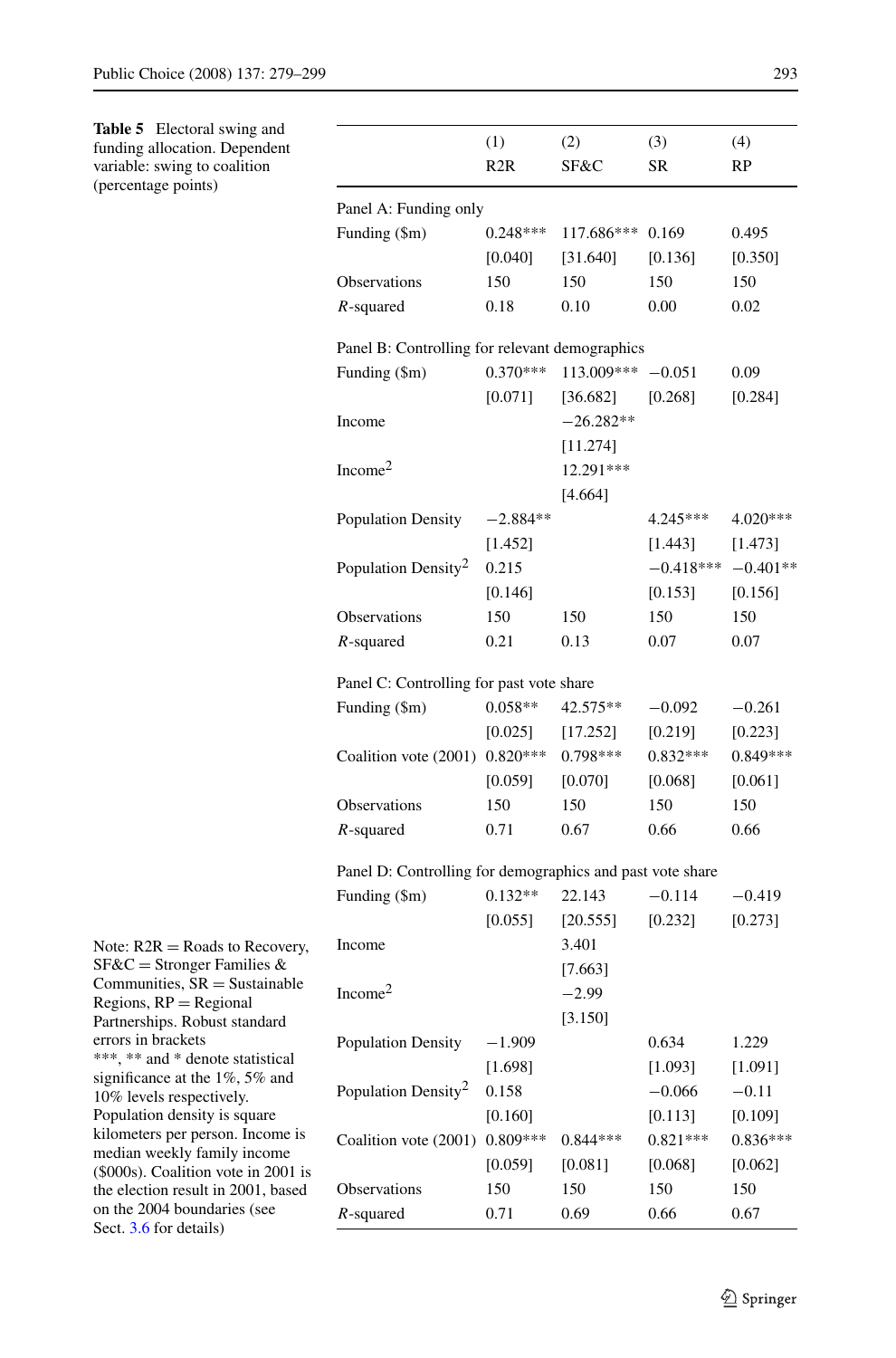| <b>Table 6</b> Electoral swing and<br>funding allocation. Dependent    |                                 | (1)        | (2)        | (3)        | (4)        |
|------------------------------------------------------------------------|---------------------------------|------------|------------|------------|------------|
| variable: swing to coalition<br>(percentage points)                    | R2R                             | $0.250***$ | $0.343***$ | $0.087***$ | $0.090**$  |
|                                                                        |                                 | [0.044]    | [0.073]    | [0.026]    | [0.045]    |
|                                                                        | SF&C                            | 51.937*    | 45.447     | 33.85      | 18.576     |
|                                                                        |                                 | [30.930]   | [34.409]   | [21.940]   | [23.447]   |
|                                                                        | RP                              | $-0.453*$  | $-0.309$   | $-0.580**$ | $-0.650**$ |
|                                                                        |                                 | [0.243]    | [0.228]    | [0.278]    | [0.324]    |
|                                                                        | SR                              | $-0.16$    | $-0.106$   | $-0.097$   | $-0.084$   |
|                                                                        |                                 | [0.195]    | [0.183]    | [0.165]    | [0.139]    |
| Note: $R2R = Roads$ to Recovery,                                       | Income                          |            | $-19.869$  |            | 3.504      |
| SF& C = Stronger Families &                                            |                                 |            | [12.054]   |            | [5.961]    |
| Communities, $SR =$ Sustainable<br>Regions, $RP =$ Regional            | Income <sup>2</sup>             |            | 10.070**   |            | $-3.202$   |
| Partnerships. Robust standard                                          |                                 |            | [4.929]    |            | [2.481]    |
| errors in brackets                                                     | Population Density              |            | $-2.310*$  |            | $-0.944$   |
| ***, ** and * denote statistical<br>significance at the $1\%$ , 5% and |                                 |            | [1.310]    |            | [1.202]    |
| 10% levels respectively.                                               | Population Density <sup>2</sup> |            | 0.177      |            | 0.096      |
| Population density is square                                           |                                 |            | [0.125]    |            | [0.110]    |
| kilometers per person. Income is<br>median weekly family income        | Coalition vote (2001)           |            |            | $0.825***$ | $0.890***$ |
| (\$000s). Coalition vote in 2001 is                                    |                                 |            |            | [0.055]    | [0.061]    |
| the election result in 2001, based                                     | <b>Observations</b>             | 148        | 148        | 148        | 148        |
| on the 2004 boundaries (see<br>Sect. 3.6 for details)                  | $R$ -squared                    | 0.2        | 0.25       | 0.73       | 0.75       |
|                                                                        |                                 |            |            |            |            |

from the 2001 to 2004 election was positively correlated with its vote share in 2001 (for example, government parliamentarians might have been more successful than opposition representatives at exploiting the resources of incumbency). If this were the case, then the relationship between funding and the swing might be spurious.

Such an approach could be over-cautious—for example, if one of the channels through which Coalition incumbents were particularly successful was through obtaining targeted funding. In Panel C, I include a control for the Coalition's vote share in 2001. This has the effect of reducing the coefficients on Roads to Recovery and Stronger Families & Communities to about one-third to one-quarter of their magnitude in Panel A. Both are still significant at the 5% level. In Panel D, I include controls for both demographics and vote share. In this specification, Roads to Recovery expenditure is positively correlated with the swing towards the Coalition. The other three programs are no longer statistically significant.

Since allocations of funding under these four programs might be positively correlated with one another, Table 6 presents results with all four programs included together. In the first column, I find that without any other controls, the coefficient on the Roads to Recovery program is positive (and significant at the 1% level), while Stronger Families & Communities is positive (and significant at the 10% level). Regional Partnerships funding is, surprisingly, negative (and significant at the 10% level). Since the coefficient on the Regional Partnerships program was insignificant in Table [5](#page-14-0), it would be unwise to make much of this result.

Controlling for demographics and the Coalition's share of the vote in 2001, it is notable that the magnitude of the Roads to Recovery coefficient is very similar to that in Table [5](#page-14-0). By contrast, the coefficient on the Stronger Families & Communities program is statistically insignificant in columns (2), (3) and (4). The coefficient on the Regional Partnerships pro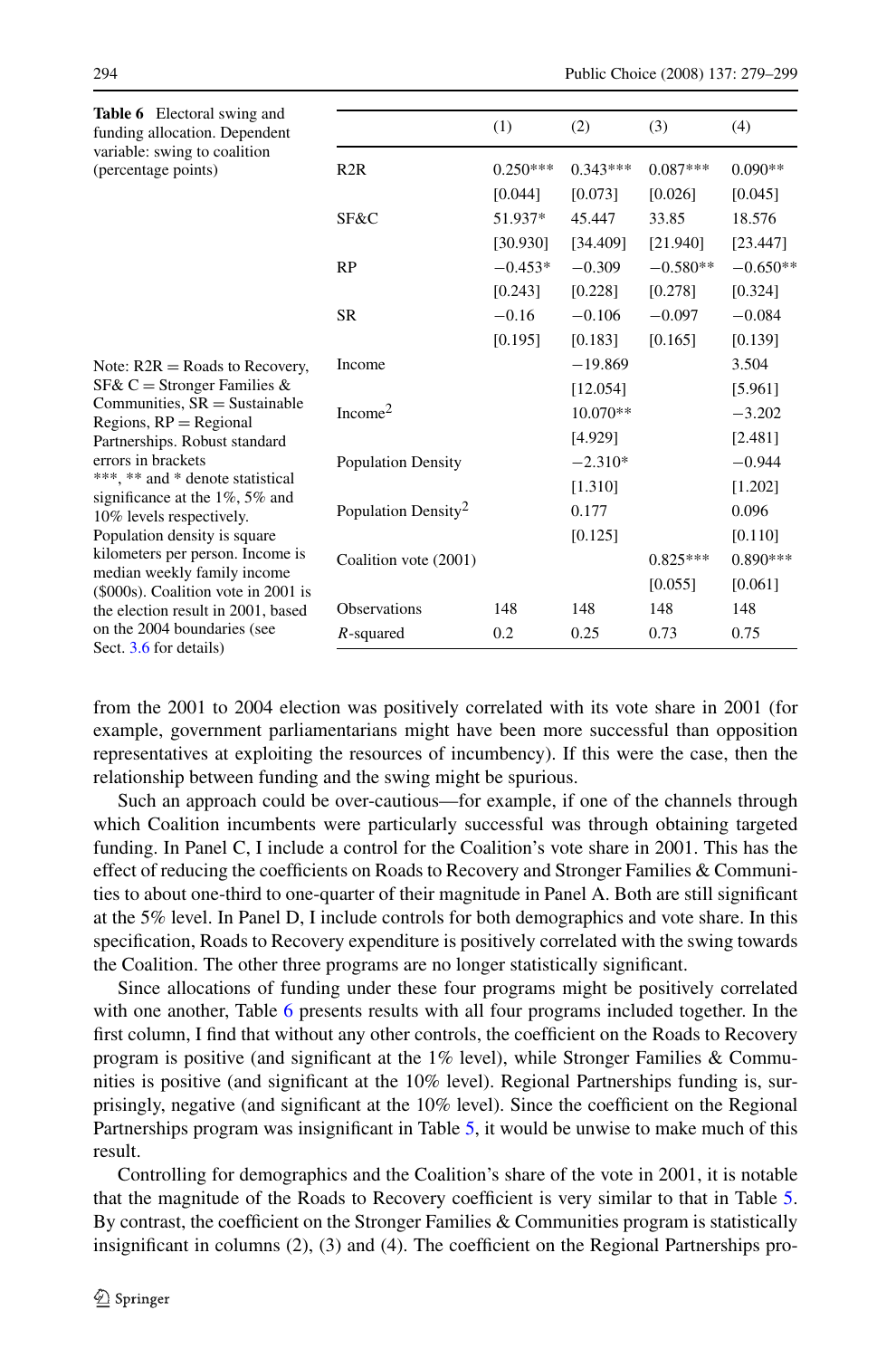gram is statistically insignificant with only demographic controls (column 2), but negative and significant in columns (3) and (4).

Do electorates that receive a larger number of grants have a larger swing towards the Coalition? In Table [7](#page-17-0), I show the relationship between the swing towards the Coalition and the number of grants, focusing on the three programs for which data are available. In Panel A (with no other controls), I find that an extra Stronger Families & Communities grant raised vote share by 0.25 percentage points, while an additional Regional Partnerships grant raised vote share by 0.4 percentage points (both significant at the 1% level). These two results are still statistically significant when controlling for either electorate demographics (Panel B) or the Coalition's vote share in 2001 (Panel C). However, when controls for both electorate demographics and Coalition vote share in 2001 are included (Panel D), only the number of Regional Partnerships grants remains statistically significant (at the 10% level).

Note, however, that including a control for 2001 vote share may be "overcontrolling". Assuming this to be the case, the results in Table [7](#page-17-0) suggest that the number of grants does matter at the ballot box. So far as I am aware, this paper is the first to document an effect of the number of grants delivered on the vote. This suggests that future analyses of porkbarreling should take into account not only the quantum of funding, but also the number of grants that are delivered to each constituency.

## **6 Conclusion**

This paper analyzes the distribution of regional assistance programs across Australian federal electorates. Such an approach has its limitations—while these programs amounted to over a billion dollars of expenditure, this sum was only a small fraction of total federal government spending. Moreover, regional assistance programs are only one possible way that governments can direct resources towards particular electorates. Decisions over the location of universities, hospitals, military bases, and government offices can all be implemented in a partisan manner.

Yet regional assistance programs do account for a large (and in some cases, growing) share of government budgets. Spending on regional assistance amounts to over US\$16 billion in the United States, more than €30 billion in the European Union, and over \$4 billion in Australia. In allocating these resources, there is therefore considerable potential for political considerations to take precedence over social and economic factors.<sup>21</sup>

The distribution of funding under the four programs analyzed in this paper appears to have been strongly skewed towards electorates that were held by the Coalition government in 2001. Compared with non-government seats, and controlling for relevant demographic characteristics, seats held by the National Party received on average \$6.8 million more under the Roads to Recovery program and \$15,000 more under the Stronger Families & Communities program. Liberal Party seats received \$2.7 million more under the Roads to Recovery program, and \$8000 more under the Stronger Families & Communities program. As well as receiving more money, the number of grants also was higher in Coalition seats. National Party electorates received an additional 5.2 Stronger Families & Communities grants, and an additional 3.4 Regional Partnerships grants. Liberal Party electorates received an additional

<sup>&</sup>lt;sup>21</sup> United States and European Union figures are taken from Milligan and Smart [\(2005](#page-20-0)). Australia figure is the sum of expenditure on agriculture, forestry, fisheries, transport and communication. While this may include some expenditure that is not regionally directed, it also does not include expenditure in other portfolio areas (e.g., recreation and culture, tourism promotion, community assistance) that is regionally directed.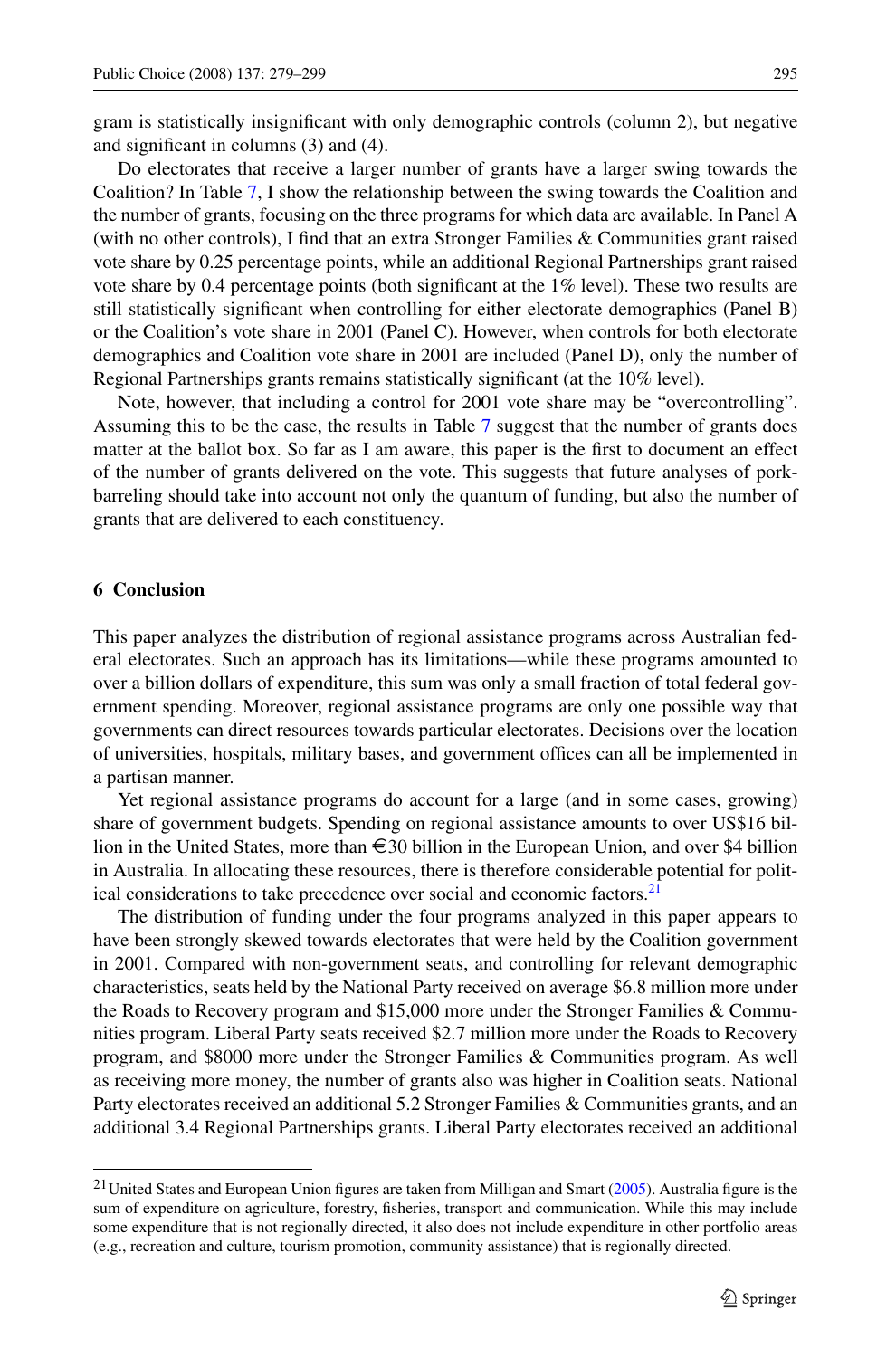| number of grants. Dependent                                        |                                                           | (1)         | (2)         | (3)        |  |  |
|--------------------------------------------------------------------|-----------------------------------------------------------|-------------|-------------|------------|--|--|
| variable: swing to coalition<br>(percentage points)                |                                                           | SF&C        | SR          | RP         |  |  |
|                                                                    | Panel A: Number of grants only                            |             |             |            |  |  |
|                                                                    | Number of Grants                                          | $0.254***$  | 0.066       | 0.399***   |  |  |
|                                                                    |                                                           | [0.071]     | [0.048]     | $[0.100]$  |  |  |
|                                                                    | Observations                                              | 150         | 150         | 150        |  |  |
|                                                                    | $R$ -squared                                              | 0.11        | 0           | 0.12       |  |  |
|                                                                    | Panel B: Controlling for demographics                     |             |             |            |  |  |
|                                                                    | Number of Grants                                          | $0.250***$  | $-0.017$    | $0.414***$ |  |  |
|                                                                    |                                                           | [0.080]     | [0.093]     | [0.091]    |  |  |
|                                                                    | Income                                                    | $-26.883**$ |             |            |  |  |
|                                                                    |                                                           | [10.943]    |             |            |  |  |
|                                                                    | Income <sup>2</sup>                                       | 12.644***   |             |            |  |  |
|                                                                    |                                                           | [4.552]     |             |            |  |  |
|                                                                    | <b>Population Density</b>                                 |             | 4.249***    | 1.617      |  |  |
|                                                                    |                                                           |             | [1.436]     | [1.617]    |  |  |
|                                                                    | Population Density <sup>2</sup>                           |             | $-0.419***$ | $-0.218$   |  |  |
|                                                                    |                                                           |             | $[0.151]$   | $[0.161]$  |  |  |
|                                                                    | <b>Observations</b>                                       | 150         | 150         | 150        |  |  |
|                                                                    | $R$ -squared                                              | 0.15        | 0.07        | 0.15       |  |  |
|                                                                    | Panel C: Controlling for past vote share                  |             |             |            |  |  |
|                                                                    | Number of Grants                                          | $0.099**$   | $-0.032$    | $0.089**$  |  |  |
|                                                                    |                                                           | [0.038]     | [0.085]     | $[0.044]$  |  |  |
|                                                                    | Coalition vote (2001)                                     | $0.794***$  | $0.833***$  | $0.802***$ |  |  |
|                                                                    |                                                           | [0.070]     | [0.068]     | $[0.067]$  |  |  |
|                                                                    | Observations                                              | 150         | 150         | 150        |  |  |
|                                                                    | $R$ -squared                                              | 0.67        | 0.66        | 0.66       |  |  |
|                                                                    | Panel D: Controlling for demographics and past vote share |             |             |            |  |  |
|                                                                    | Number of Grants                                          | 0.058       | $-0.042$    | $0.130*$   |  |  |
|                                                                    |                                                           | [0.044]     | [0.089]     | $[0.070]$  |  |  |
| Note: $R2R =$ Roads to Recovery,                                   | Income                                                    | 3.449       |             |            |  |  |
| $SFGC =$ Stronger Families &                                       |                                                           | [7.506]     |             |            |  |  |
| Communities, $SR =$ Sustainable<br>Regions, RP=Regional            | Income <sup>2</sup>                                       | $-2.942$    |             |            |  |  |
| Partnerships. Robust standard                                      |                                                           | [3.102]     |             |            |  |  |
| errors in brackets                                                 | Population Density                                        |             | 0.656       | $-0.188$   |  |  |
| ***, ** and * denote statistical<br>significance at the 1%, 5% and |                                                           |             | [1.079]     | [1.528]    |  |  |
| 10% levels respectively.                                           | Population Density <sup>2</sup>                           |             | $-0.07$     | $-0.006$   |  |  |
| Population density is square                                       |                                                           |             | [0.111]     | [0.145]    |  |  |
| kilometers per person. Income is                                   | Coalition vote (2001)                                     | $0.838***$  | $0.821***$  | $0.796***$ |  |  |
| median weekly family income<br>(\$000s). Coalition vote in 2001 is |                                                           | [0.082]     | [0.068]     | [0.066]    |  |  |
| the election result in 2001, based                                 | Observations                                              | 150         | 150         | 150        |  |  |
| on the 2004 boundaries (see<br>Sect. 3.6 for details)              | $R$ -squared                                              | 0.69        | 0.66        | 0.67       |  |  |
|                                                                    |                                                           |             |             |            |  |  |

<span id="page-17-0"></span>**Table 7** Electoral swing and number of grants. Dependent variable: swing to coalition (percentage points)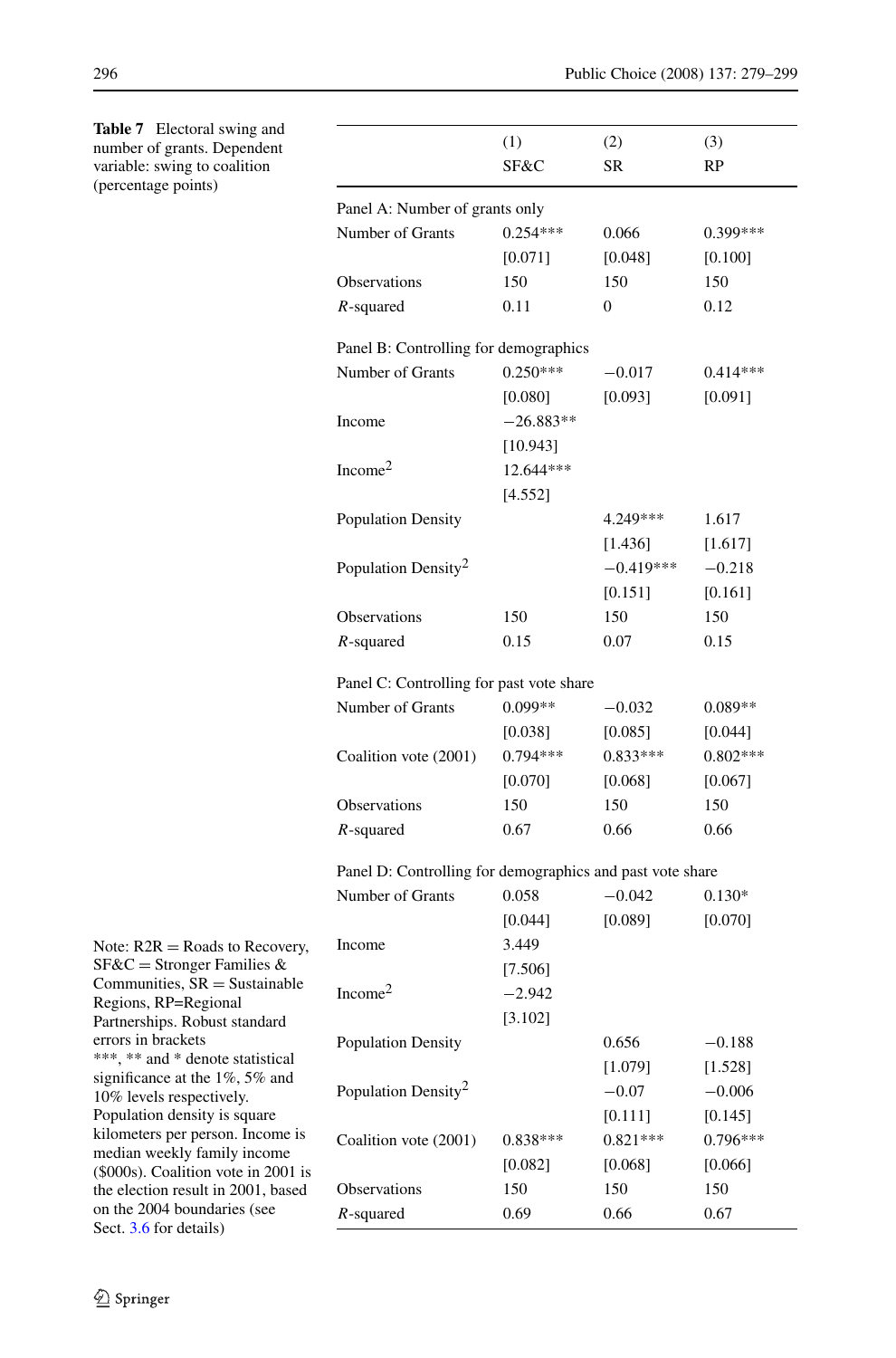4.3 Stronger Families & Communities grants, and an additional 1.7 Regional Partnerships grants.<sup>22</sup>

I find little evidence that the grants were more generous to more marginal electorates (indeed, if anything, more of the Roads to Recovery program seems to have gone to safe seats). To the extent that funding was allocated disproportionately to Coalition seats, it appears to have been targeted towards seats held by the smaller party in the Coalition, the National Party, and not towards swing seats. This is surprising in light of the fact that earlier studies of pork-barreling in Australia have found the funding to be more generously targeted towards marginal electorates (Gaunt [1999](#page-20-0) and Denemark [2000](#page-19-0) for sports grants in the early 1990s; Andrews et al. [2005](#page-19-0) for unemployment programs in the late 1990s).

Although this study is not the first to observe targeted assistance in a parliamentary system which is directed towards safe seats (Milligan and Smart [2005](#page-20-0) saw a similar pattern for Canadian regional development grants), such a finding differs from the usual predictions of a model in which pork-barreling in parliamentary systems tends to focus on swing seats. One possible explanation is that during Australia's 2001–2004 election cycle, the government was always confident of winning reelection. Leigh and Wolfers ([2006\)](#page-20-0) show that the betting market—an accurate prediction of election outcomes—had the government as favorites from when it opened in July 2003 until polling day in October 2004. Similarly, macroeconomic models of election forecasting (based on variables such as unemployment and inflation), suggested that the Coalition would win comfortably. Another possibility is that the government was more concerned about assuaging internal tensions among the Coalition parties by providing largesse to National Party electorates than about increasing its parliamentary majority.<sup>23</sup>

Analyzing the effect of the programs on the swing towards the Coalition in the 2004 election, I find robust evidence that additional funding increased the swing towards the Coalition government, and suggestive evidence that a larger number of grants delivered to an electorate also helped the government. In terms of the amount of funding delivered, the most robust results are for the Roads to Recovery program. For every additional \$1 million in Roads to Recovery funding, the Coalition increased its vote share by between 0.06 and 0.37 percentage points, depending on the controls included in the regression. Since the average number of votes cast per electorate in 2004 was 82,367, this suggests that each additional vote obtained through the Roads to Recovery program cost between \$20,234 and \$3281. $^{24}$  This

<sup>&</sup>lt;sup>22</sup>In general, the roads-funding and community grants programs (Roads to Recovery and Stronger Families & Communities) seem to be allocated in a more partisan manner and to have a stronger effect on the vote than the two industry assistance programs (Sustainable Regions and Regional Partnerships). One possible explanation arises from the fact that the former pair of programs had more grants per electorate (as Table [1](#page-9-0) shows, there were an average of eight grants per electorate for both Roads to Recovery and Stronger Families & Communities, but one for Sustainable Regions and three for Regional Partnerships). This might have limited the potential for a strong partisan bias in the allocation process, since the smaller numbers would have made partisanship more readily apparent to outside observers. Another possibility is that industry assistance is less salient or less visible to voters than community development and road-building expenditure. If true, this might help to explain why industry assistance did less to swing the vote than the other two programs.

<sup>&</sup>lt;sup>23</sup>One source of this tension is the fact that the National Party's vote share has been steadily declining over recent decades, partly as a result of the diminishing share of the Australian population working in farm employment (Brett [2007](#page-19-0)). For more discussion of these tensions, see Warhurst ([2007\)](#page-20-0) and Economist Intelligence Unit [\(2007](#page-20-0)). The extensive literature on coalition government is surveyed in Diermeier [\(2006](#page-20-0)).

 $^{24}$ In an opinion piece, I reported this figure as \$28,000 (Leigh [2005b](#page-20-0)). That regression differed from those reported here in two respects: it excluded Roads to Recovery funding to the territories; and it was based on swing data comparing the actual 2001 result with the 2004 result. Here, I include funding allocations to the four territory seats, and calculate the swing by comparing the 2001 result (translated onto 2004 electoral boundaries) with the 2004 result.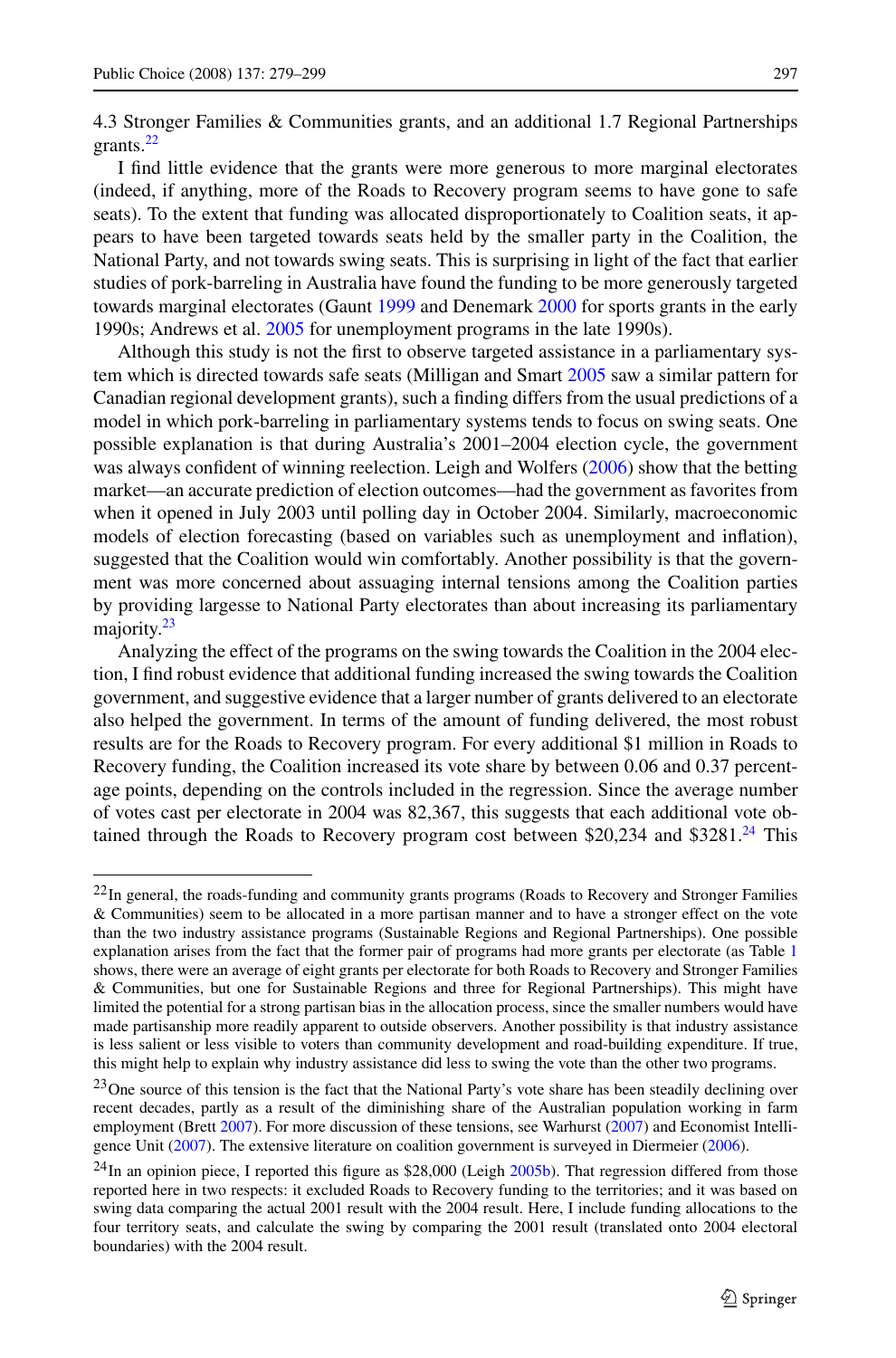<span id="page-19-0"></span>figure is similar to Levitt and Snyder [\(1997](#page-20-0)), whose estimates of the relationship between federal funding and voting suggest that each additional US vote costs around US\$14,000 (approximately \$22,000 in 2004 Australian dollars).

Economists and political scientists in parliamentary democracies have traditionally been less concerned about the issue of pork-barreling than their United States counterparts. These results suggest that outside the United States, more attention should be given to considering the role that partisanship plays in funding decisions, and the role of targeted funding in shaping election outcomes. Pork-barreling is inequitable, potentially inefficient, and may have other social costs, such as reducing the level of turnover among politicians below the social optimum.<sup>25</sup>

**Acknowledgements** I am grateful to Mark Davis, Mathew Jose, Marie Liau, and Matthew Linden for providing me with some of the data used in this paper, and to Sinclair Davidson, Tim Fry, Miriam Golden, Murray Goot, Justin Wolfers, two anonymous referees and the editors for valuable comments on earlier drafts. I have also benefited from feedback received at a Democratic Audit of Australia workshop, a conference on John Howard's Decade, and a seminar at RMIT University. Susanne Schmidt and Elena Varganova provided outstanding research assistance.

### **References**

- Alvarez, R. M., & Saving, J. L. (1997a). Congressional committees and the political economy of federal outlays. *Public Choice*, *92*, 55–73. doi[:10.1023/A:1017998621210](http://dx.doi.org/10.1023/A:1017998621210).
- Alvarez, R. M., & Saving, J. L. (1997b). Deficits, democrats, and distributive benefits. *Political Research Quarterly*, *50*(4), 809–831.
- Andrews, L., Fry, T. R. L., & Jakee, K. (2005). Compulsory voting: some analytics and a test from Australia. Mimeo. Melbourne: Royal Melbourne Institute of Technology.
- Arulampalam, W., Dasgupta, S., Dhillon, A., & Dutta, B. (2008, forthcoming). Electoral goals and centerstate transfers: a theoretical model and empirical evidence from India. *Journal of Development Economics*.
- Brett, J. (2007). The country, the city and the state in the Australian settlement. *Australian Journal of Political Science*, *42*(1), 1–17. doi:[10.1080/10361140601158518.](http://dx.doi.org/10.1080/10361140601158518)
- Cadot, O., Röller, L.-H., & Stephan, A. (2006). Contribution to productivity or pork barrel? The two faces of infrastructure investment. *Journal of Public Economics*, *90*(6–7), 1133–1153. doi[:10.1016/j.jpubeco.2005.08.006.](http://dx.doi.org/10.1016/j.jpubeco.2005.08.006)
- Cain, B., Ferejohn, J., & Fiorina, M. (1984). The constituency service basis of the personal vote for U.S. Representatives and British members of parliament. *The American Political Science Review*, *78*(1), 110– 125. doi[:10.2307/1961252](http://dx.doi.org/10.2307/1961252).
- Cox, G. W., & McCubbins, M. D. (1986). Electoral politics as a redistributive game. *The Journal of Politics*, *48*(2), 370–389. doi[:10.2307/2131098](http://dx.doi.org/10.2307/2131098).
- Crampton, E. (2004). Distributive politics in a strong party system: evidence from Canadian job grant programs. Discussion paper. Christchurch, New Zealand: University of Canterbury.
- Dahlberg, M., & Johansson, E. (2002). On the vote-purchasing behavior of incumbent governments. *The American Political Science Review*, *96*, 27–40. doi:[10.1017/S0003055402004215](http://dx.doi.org/10.1017/S0003055402004215).
- Davis, M. (2005). Recovery scheme is a one way street. *Australian Financial Review, 7* (March).
- Denemark, D. (2000). Partisan pork barrel in parliamentary systems: Australian constituency-level grants. *The Journal of Politics*, *62*(3), 896–915. doi:[10.1111/0022-3816.00039](http://dx.doi.org/10.1111/0022-3816.00039).
- Department of Family and Community Services (FaCS) (2005a). *Stronger Families & Communities strategy—Local answers and volunteer small equipment grants \$151 million over five years*. FaCS 2047.0507. FaCS: Canberra, ACT.

 $^{25}$ In the 2004 Australian election, the incumbent reelection rate was 92% (130/141 incumbents seeking reelection were successful: Jackman [2005](#page-20-0)), which was lower than in the 2004 US congressional elections, where the incumbent reelection rate was  $99\%$  (399/401). In the 2001 Australian federal election, the reelection rate was 96% (130/135), while in the 1998 election, it was 85% (109/129).